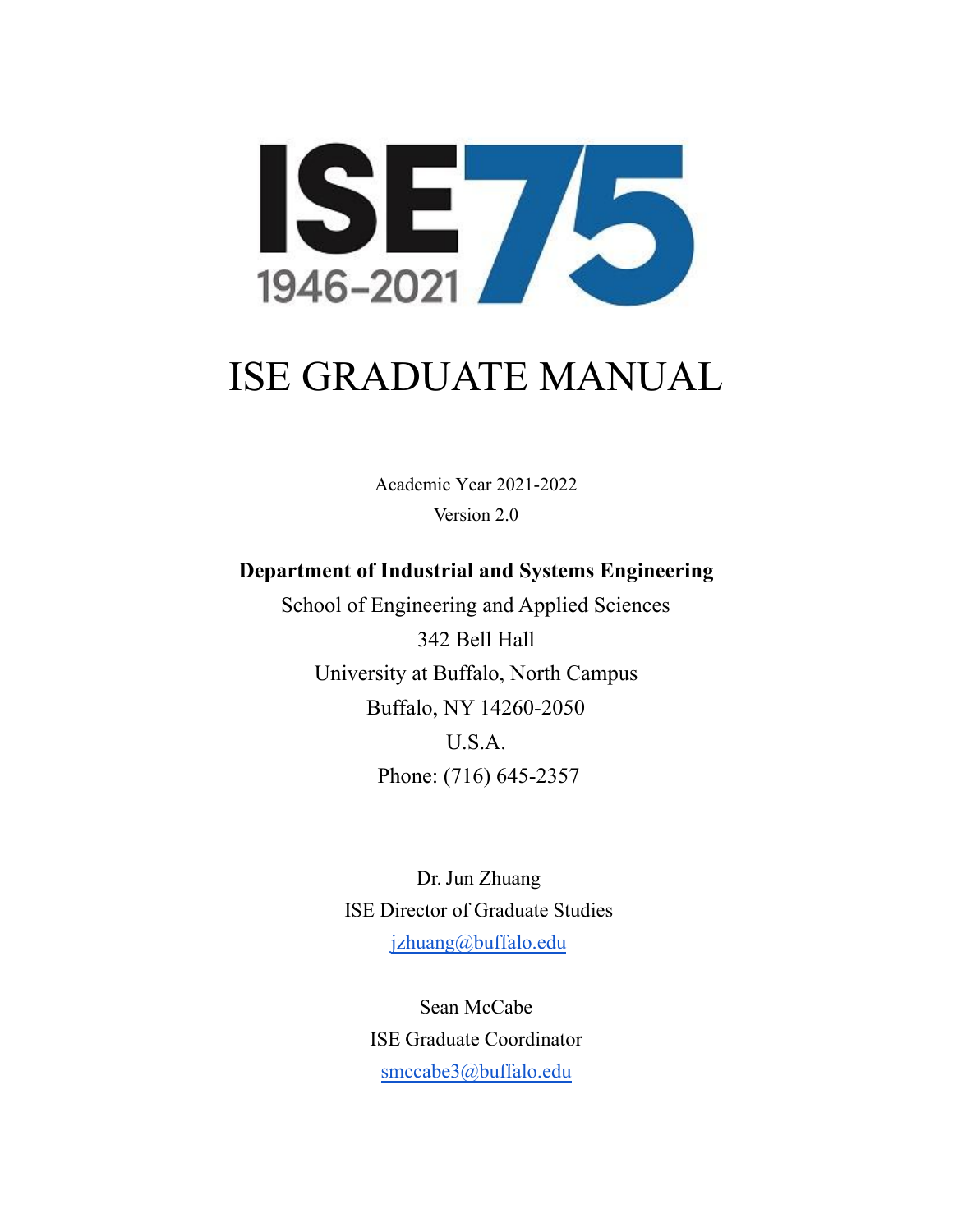| <b>Preface</b>                                                                  | 4              |
|---------------------------------------------------------------------------------|----------------|
| 1. Introduction                                                                 | 5              |
| 2. Purpose of the Graduate Manual                                               | 5              |
| 3. Administration of ISE Graduate Programs                                      | 5              |
| <b>4. Concentrations and Tracks</b>                                             | 6              |
| 4.1 Concentrations                                                              | 6              |
| 4.2 Choosing a Concentration                                                    | 6              |
| 4.3 Tracks for MS/ME Students                                                   | $\overline{7}$ |
| 4.4 Choosing a Track for MS Students                                            | 7              |
| 5. Course Registration/Enrollment                                               | 8              |
| 5.1 When to register                                                            | 8              |
| 5.2 How to register                                                             | 8              |
| 5.3 Continuous Registration Requirement                                         | 8              |
| 5.4 Leave of Absence                                                            | 9              |
| 5.5 Registration Prior to Degree Conferral                                      | 9              |
| 5.6 Elective Courses (Electives)                                                | 9              |
| 5.7 Informal Courses                                                            | 10             |
| 5.8 Resigning a course                                                          | 11             |
| 5.9 Incomplete (I) grade                                                        | 11             |
| 5.10 Dual- and Cross-Listed Undergraduate and Graduate Courses                  | 12             |
| 5.11 Time Limits for Degree Conferral                                           | 13             |
| 5.12 Returning Student Semester Record Activation and Associated Fee            | 13             |
| <b>6. Academic Expectations</b>                                                 | 13             |
| 6.1 Academic Integrity                                                          | 13             |
| 6.2 Academic Standing for Master's Students                                     | 13             |
| 6.3 Academic Standing for PhD Students                                          | 14             |
| 6.4 Academic Probation                                                          | 14             |
| 6.5 Repeating Courses                                                           | 14             |
| 7. Transferring Previously Earned Credits into an ISE Graduate Program          | 15             |
| 7.1 Transfer Credit Limits                                                      | 15             |
| 7.2 Transfer Credit Process for coursework completed in the past 9 years        | 16             |
| 7.3 Transfer Credit Process for coursework completed 10 years prior (or longer) | 16             |
| 8. Financial Assistance                                                         | 16             |
| 8.1 Graduate Teaching Assistantships                                            | 16             |
| 8.2 Graduate Research Assistantships                                            | 17             |
| 9. Curricular Practical Training and Optional Practical Training                | 17             |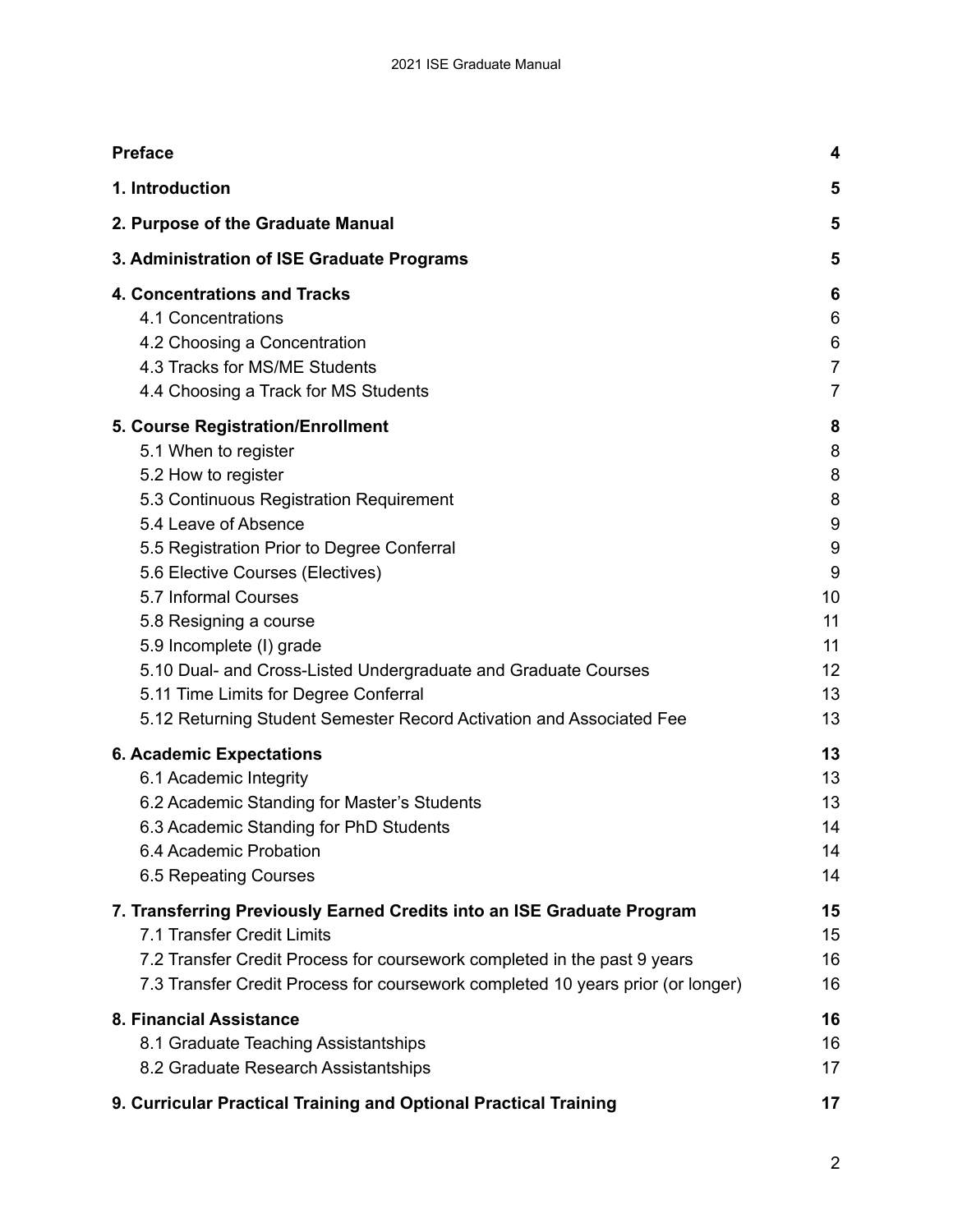| 9.1 Curricular Practical Training (CPT)                    | 17 |
|------------------------------------------------------------|----|
| 9.2 Eligibility of CPT                                     | 17 |
| 9.3 Applying for a CPT                                     | 18 |
| 9.4 Extending an Internship                                | 19 |
| 9.5 Full Time Certification                                | 19 |
| 9.6 Important Reminders                                    | 19 |
| 9.7 CPT for PhD students                                   | 19 |
| 9.8 Optional Practical Training (OPT)                      | 20 |
| 10. Full/Part Time Status, Certification and Academic Load | 20 |
| 11. Application to Candidacy                               | 21 |
| <b>12. Graduation and Commencement</b>                     | 21 |
| 12.1 Graduation                                            | 22 |
| 12.2 Commencement                                          | 22 |
|                                                            |    |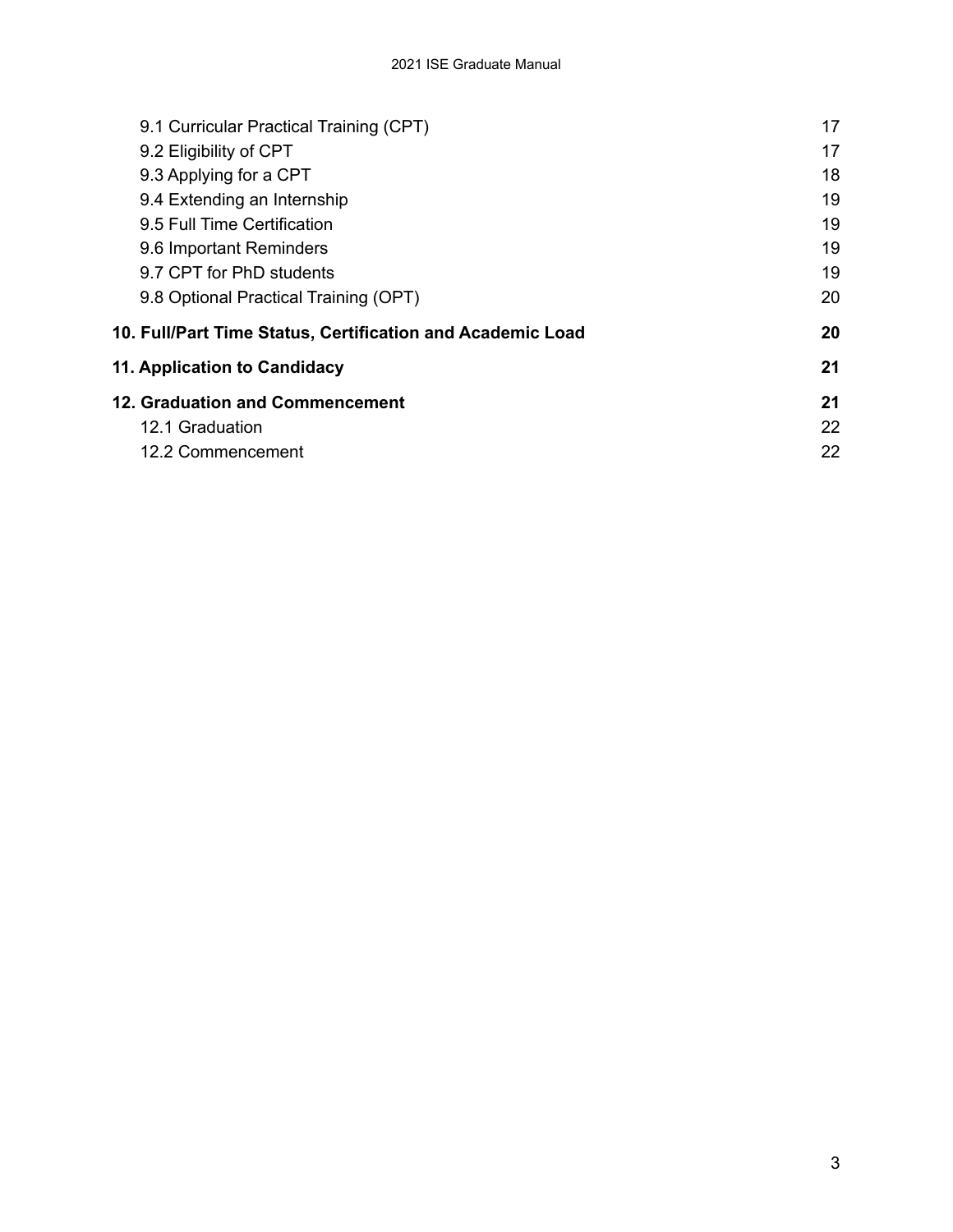# <span id="page-3-0"></span>**Preface**

This handbook is based on the policies and procedures of the University at Buffalo (SUNY), the School of Engineering and Applied Sciences, and the Department of Industrial and Systems Engineering as of August 2021. These policies are subject to change. No person, in whatever relationship with the University at Buffalo (UB), shall be subject to discrimination on the basis of age, creed, handicap, national origin, race, religion, sex, marital or veteran status.

The contact information of all faculty and staff can be found on the [UB ISE People webpage](http://engineering.buffalo.edu/industrial-systems/people/faculty-directory.html). A summarized list of contacts can be found in the **Contact Information page**. Certain contacts are presented below for convenience.

| <b>Name</b>        | <b>Title</b>                                                       | E-mail               | <b>Purpose</b>                                                                                                    |
|--------------------|--------------------------------------------------------------------|----------------------|-------------------------------------------------------------------------------------------------------------------|
| Dr Jun<br>Zhuang   | Director of<br><b>Graduate Studies</b>                             | jzhuang@buffalo.edu  | Questions specific to<br>graduate program                                                                         |
| Sean McCabe        | Graduate<br>Coordinator                                            | smccabe3@buffalo.edu | Questions regarding<br>graduate student support,<br>student appointments,<br>CPT, event planning and<br>staffing. |
| Meredith<br>Volker | Coordinator,<br>Student<br>recruitment and<br>Academic<br>Programs | volker@buffalo.edu   | Program Recruitment,<br>course scheduling, and<br><b>Engineering Management</b><br>course support                 |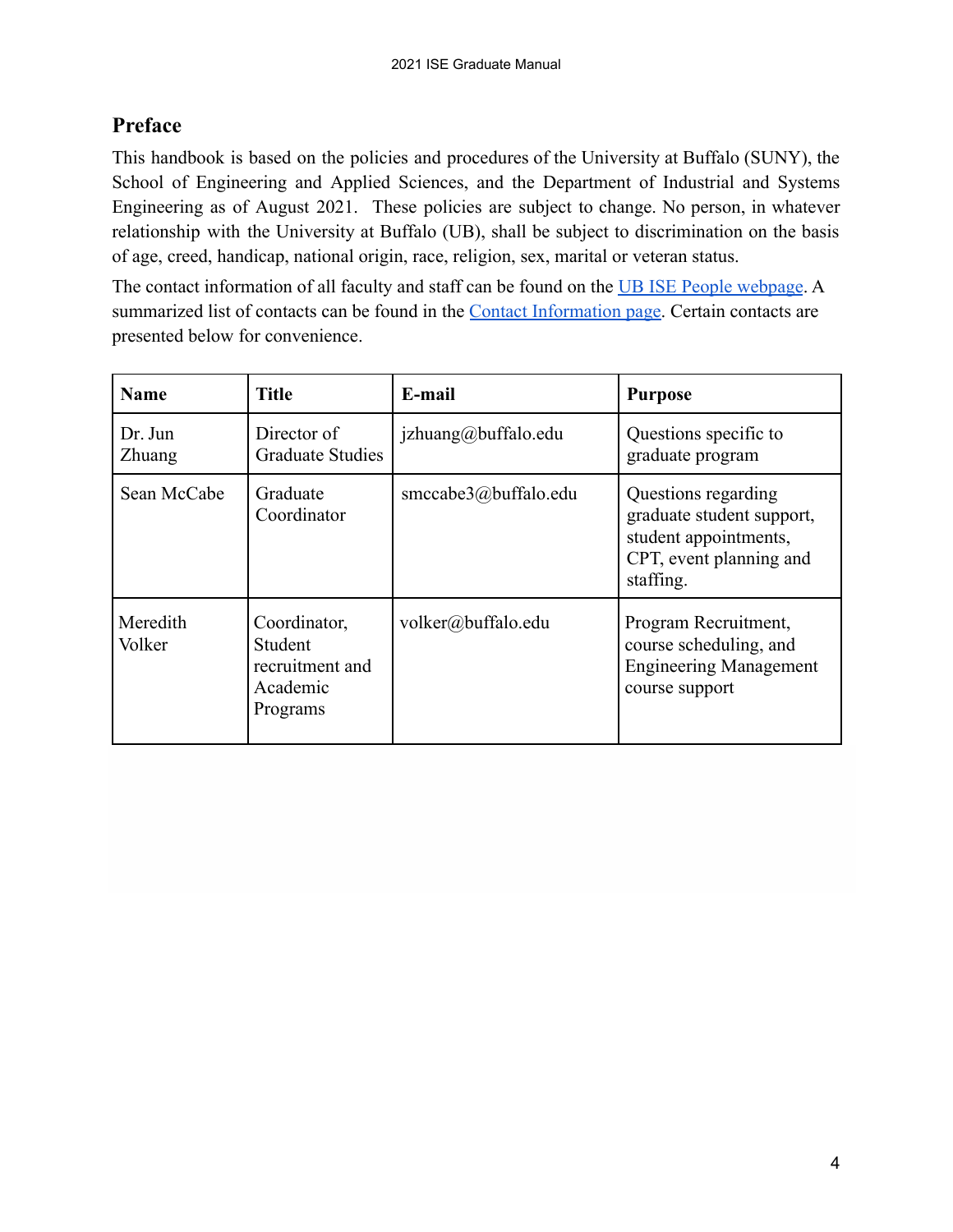# <span id="page-4-0"></span>**1. Introduction**

The UB Department of Industrial and Systems Engineering (ISE) offers a number of options to future leaders to pursue graduate study commensurate with their career goals. Specific strengths of the program are in the areas of operations research, human factors and ergonomics engineering, production systems and advanced manufacturing, general industrial engineering, and engineering management. The PhD degree is offered in Industrial Engineering, and the Master's degrees are offered in Industrial Engineering (Master of Science, or M.S.), and in Engineering Management (Master of Engineering, or M.E.).

# <span id="page-4-1"></span> **2. Purpose of the Graduate Manual**

This graduate manual provides requirements, policies, and procedures adopted by the faculty for current ISE graduate students for successful completion of graduate degrees. Additional information concerning graduate school requirements may be found on the ISE [Department](http://engineering.buffalo.edu/industrial-systems/academics/graduate.html) [webpage](http://engineering.buffalo.edu/industrial-systems/academics/graduate.html) and the webpages of the UB [Graduate](https://grad.buffalo.edu/explore/about/programs.html#i) School. If there is any doubt regarding the interpretation of any regulation or requirement in this manual, or if there are questions about the graduate program involving matters not covered in this manual, please consult the ISE Director of Graduate Studies (DGS), or the ISE Graduate Program Coordinator.

It is each individual student's responsibility to be familiar with all university policies, procedures, and requirements. The provisions of this manual do not constitute a contract, expressed or implied, between any applicant or student and the UB ISE Department. The university and the ISE Department reserve the right to change any of the provisions, schedules, programs, courses, rules, regulations, or fees whenever university or departmental authorities deem it expedient to do so.

# <span id="page-4-2"></span> **3. Administration of ISE Graduate Programs**

The graduate program is administered by the Graduate Affairs Committee, which is also charged with the responsibility for resolving conflicts that may arise regarding policy or procedural issues. The ISE DGS and members of the Graduate Affairs Committee are appointed by the ISE Department Chair. The ISE DGS is responsible for proposal development and implementation of requirements, policies, and procedures adopted by the ISE faculty, graduate program assessment, and student advisement. The DGS chairs the Graduate Affairs Committee, which makes, or provides recommendations to the Department Chair on, all admission decisions. The Graduate Affairs Committee also shares with the DGS the responsibilities for advising incoming graduate students, and providing concentration-specific advice. The Graduate Coordinator serves as the assistant to the DGS, maintains the graduate program, and administers course registration, grade changes, and other procedures according to the graduate program and Graduate School requirements.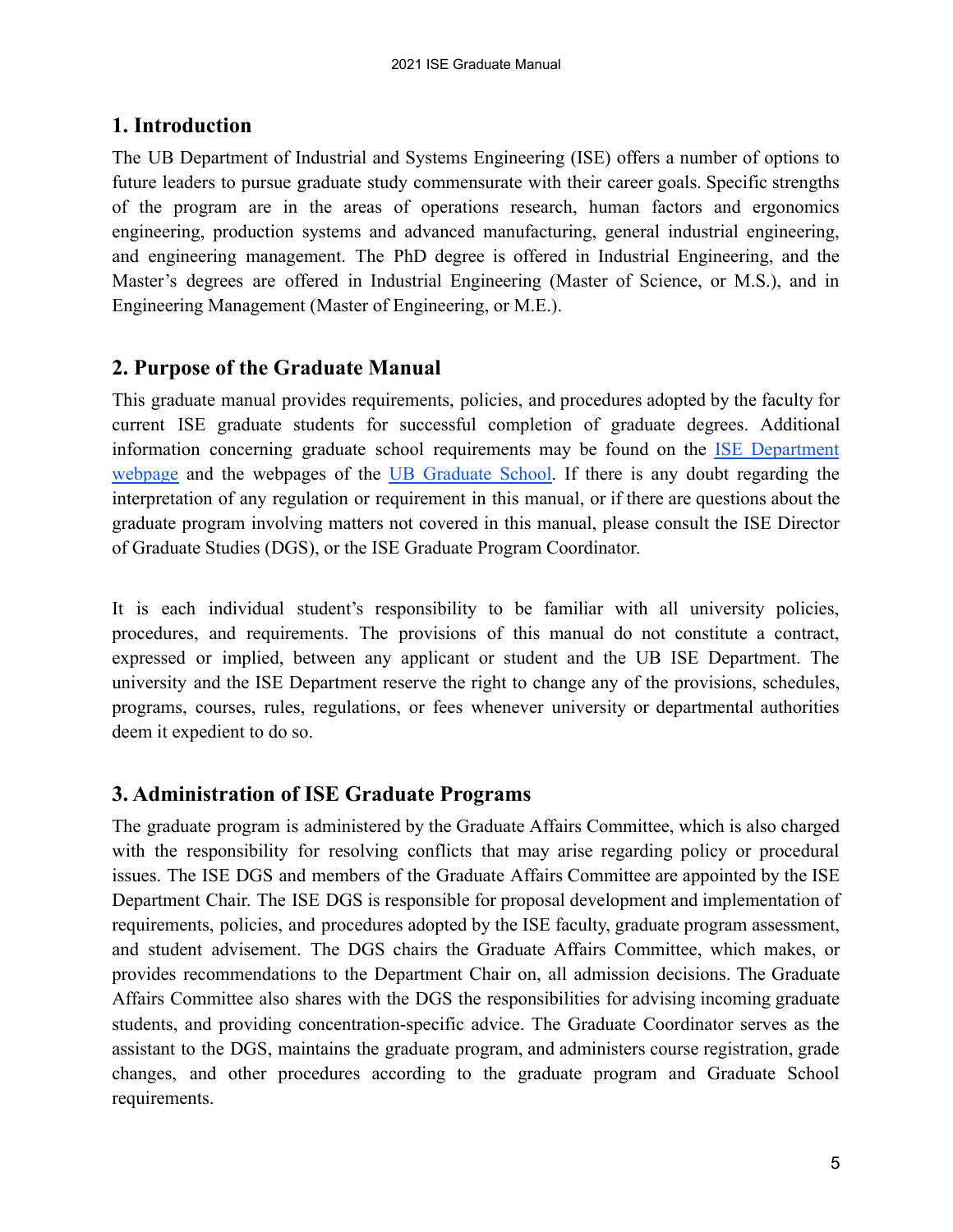# <span id="page-5-0"></span> **4. Concentrations and Tracks**

# <span id="page-5-1"></span>**4.1 Concentrations**

A concentration is a specific area of study that a Masters level student may choose to specialize in for their degree program. There are four concentrations available to students: Human Factors Engineering, Operations Research, Production Systems, and General Industrial and Systems Engineering.

- **Human Factors Engineering** applies industrial and systems engineering, physiology, psychology, and computer science to the design of working and living environments with explicit consideration of the physical and mental characteristics of users. ISE students focus on areas such as human-automation interaction, interaction design, mathematical modeling of human performance, human reliability, industrial safety, workplace design, cognitive engineering, and biomechanics.
- **Operations research** is the application of scientific and mathematical methods to the study and analysis of problems involving complex systems. Students interested in Operations Research apply methods such as mathematical programming, stochastic modeling, and discrete-event simulation to the solution of problems in complex areas including logistics, supply chain optimization, long-range planning, energy and environmental systems, urban and health systems, and manufacturing.
- **Production Systems** engineering tackles the challenges in manufacturing service and healthcare systems through the application of the engineering sciences: e.g., analytical modeling, design, advanced manufacturing, and information and knowledge-based methods. Students focus on a variety of production systems areas including: production planning and scheduling, sustainable manufacturing, engineering design, additive manufacturing, 3-D printing, cyber manufacturing, nanomanufacturing and biomanufacturing, lean six sigma, and healthcare systems and global health and equity.
- **General Industrial Engineering** is designed for students who want flexibility in their course of study. These students have no specific course requirements; rather, they are required to complete a minimum of 7 courses in the department.

# <span id="page-5-2"></span> **4.2 Choosing a Concentration**

- **MS** students: MS students may indicate what concentration they would like to pursue on their initial application. MS students will also be able to confirm, select, or change concentrations during introductory departmental orientation. In order to change concentration after the introductory departmental orientation, the student must fill out a [track/concentration change form](https://ub-gradeng.formstack.com/workflows/ise_concentration_track_change_form) and wait to receive form approval from the ISE DGS.
- **PhD students:** PhD students must indicate their desired concentration (Human Factors Engineering, Operations Research, or Production Systems) on their initial application. After admission, PhD students are not allowed to change their concentration.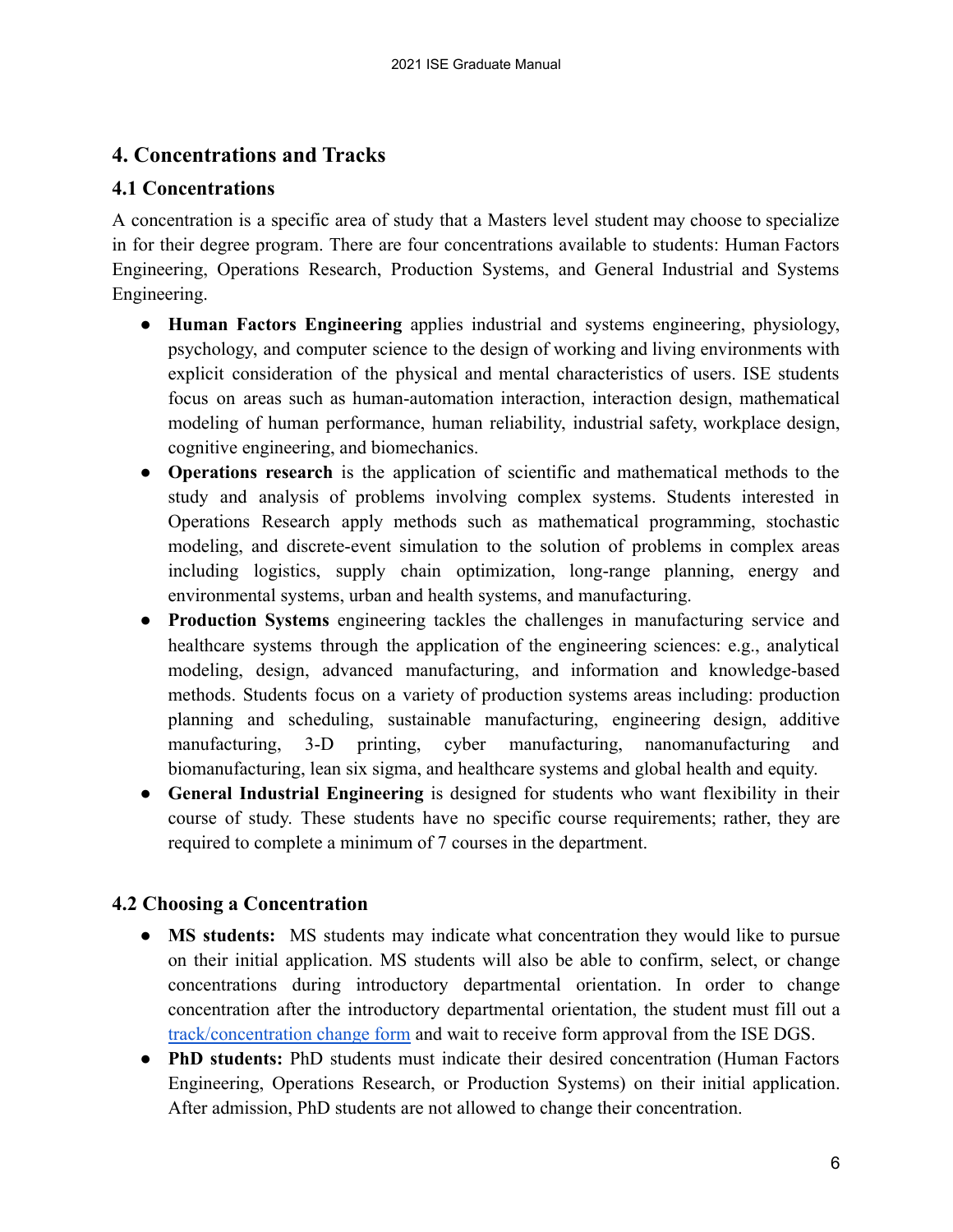## <span id="page-6-0"></span> **4.3 Tracks for MS/ME Students**

A track defines the culminating experience for a Masters level student. Every student is required to have a culminating experience as part of their graduation requirements. There are 3 tracks: portfolio, project, and thesis. All ME students must graduate through the project track. All MS international students start the program in the project track; this allows international students to apply for Curricular Practical Training (CPT, see Section [9.1](#page-16-2)). If an international student does not receive a qualifying CPT internship by the application deadline in their third semester, and also, if they have not been recommended to complete a thesis, - they switch to the portfolio track and are required to complete a professional portfolio highlighting their program accomplishments. Domestic students are always portfolio track students unless they are recommended to complete a thesis. They do not have internship eligibility restrictions.

- **Project Track:** The project track is for MS international students participating in CPT, or ME students. The MS students register for IE 591; the ME students register for IE 592. While on a CPT, students earn at least 1, and up to 3, IE 591 or IE 592 credits. (Note: Individual Problems credits do not count for satisfying this project credits requirement).
- **Portfolio Track:** The portfolio track is for domestic or international students who want to complete a portfolio as their culminating experience. F-1 portfolio track students may participate in part time CPT only after 2 full time academic semesters. There is no credit associated with completing a portfolio.
- **Thesis Track:** A student must be recommended to the DGS by a faculty member to complete a thesis. The faculty member determines the credit amount and expectations for a successful thesis. Thesis students register for IE 559/560 and may take a maximum of 6 credits en route to earning their degree.

# <span id="page-6-1"></span> **4.4 Choosing a Track for MS Students**

- **International MS Students:** All international students begin in the Project track. However, the students are welcome to explore the possibility of working with a faculty member on a thesis. If an international student is recommended by a faculty member to complete a thesis they must fill out a [track/concentration](https://ub-gradeng.formstack.com/workflows/ise_concentration_track_change_form) change form and receive approval from the DGS. If an international student does not receive a qualifying internship by the CPT deadline in their third semester, they automatically switch to Portfolio track and complete the portfolio at the end of their third semester.
- **Domestic MS Students:** All domestic students begin in the portfolio track. However, the students are welcome to explore the possibility of working with a faculty member on a thesis. If a domestic student is recommended by a faculty member to complete a thesis they must fill out a [track/concentration change form](https://ub-gradeng.formstack.com/workflows/ise_concentration_track_change_form) and receive approval from the DGS.
- **ME students (in-person and online):** All ME students are project track students there is no exam or thesis track.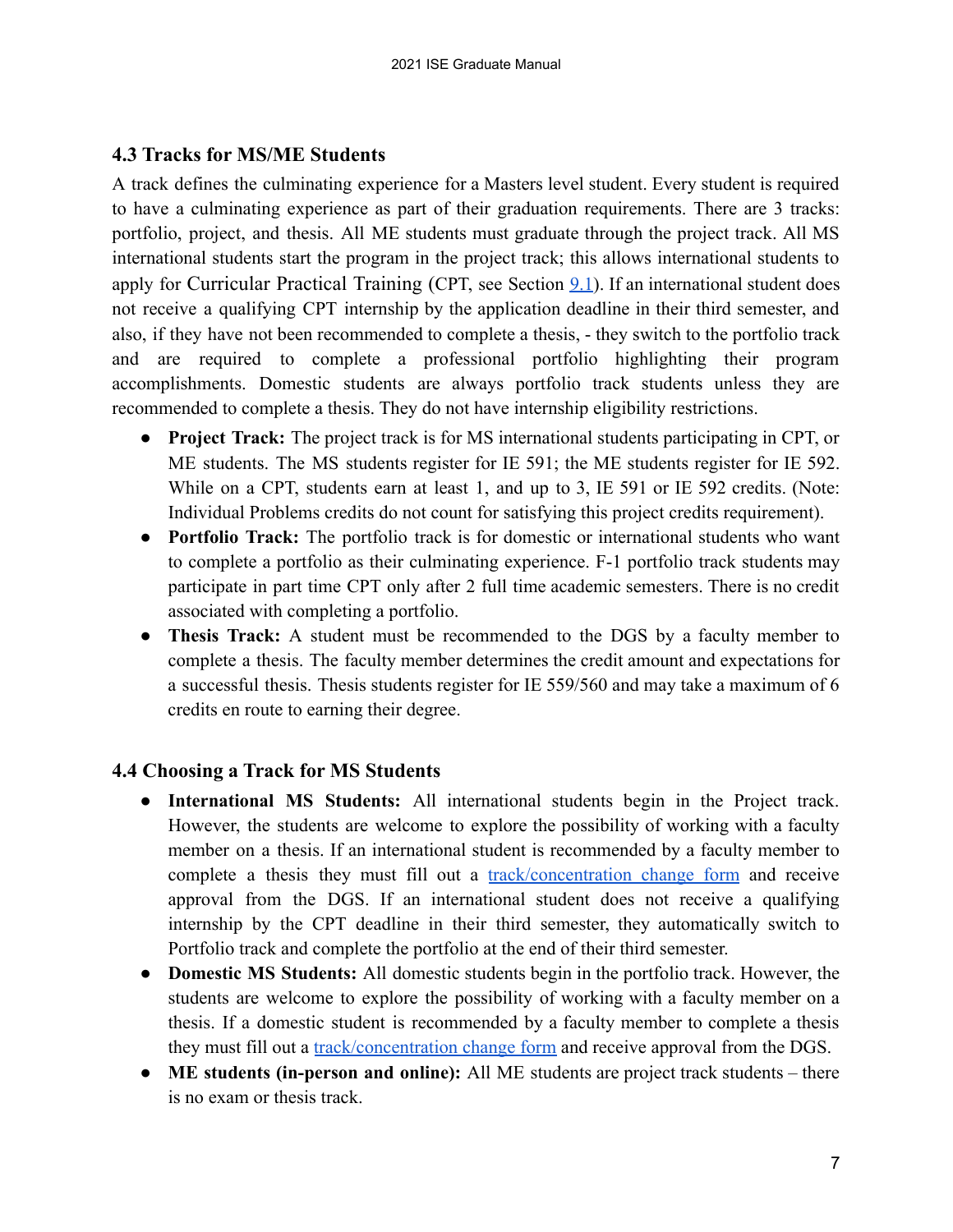# <span id="page-7-0"></span> **5. Course Registration/Enrollment**

Students may self-register, request force registration, or email the Graduate Coordinator to register for courses.

## <span id="page-7-1"></span> **5.1 When to register**

Newly admitted students are able to register after attending the ISE new students orientation. Returning students may register on the first day registration opens for the upcoming semester. Dates may be found on the [Registrar's website.](https://registrar.buffalo.edu/)

# <span id="page-7-2"></span> **5.2 How to register**

- **Self-registration:** An extensive list of course offerings and descriptions may be found in the ISE Course [Descriptions](http://engineering.buffalo.edu/industrial-systems/academics/graduate/courses.html) webpage. A comprehensive guide to self-registration in HUB may be found on the [HUB Student Center Training](https://registrar.buffalo.edu/hub/) Guides page.
- **Force Registration:** All force registration requests may be filed on the [SEAS](http://engineering.buffalo.edu/home/academics/undergrad/advisement/portal.html) Portal [launchpad](http://engineering.buffalo.edu/home/academics/undergrad/advisement/portal.html). A student may need to force register because: (a) They are requesting registration for a course outside of ISE; (b) They are unable to register themselves for a course (i.e. Project Guidance or Individual Problems); or (c) They have received approval from the faculty member to register for the course, but need the Graduate Coordinator to complete their registration.
- **Holds:** Holds prevent a student from registering. Learn more about holds here: <https://registrar.buffalo.edu/hub/viewHolds.php> A student cannot register until all holds on their HUB account are cleared; this cannot be bypassed by faculty or staff.

# <span id="page-7-3"></span> **5.3 Continuous Registration Requirement**

Students must then officially register every semester for the appropriate courses according to established registration procedures and within the deadline dates announced by the [Office](http://registrar.buffalo.edu/registration/index.php) of the [Registrar.](http://registrar.buffalo.edu/registration/index.php) Graduate students must register for a minimum of one credit hour each fall and spring term until all requirements for the degree are completed.

# <span id="page-7-4"></span> **5.4 Leave of Absence**

If continuous registration is impossible at any time, the student must secure a <u>leave of [absence](https://grad.buffalo.edu/succeed/current-students/policy-library.a-to-z.html#leave)</u> from the Office of the Registrar. Failure to secure a leave of absence by the end of the semester in which the leave is to begin will result in a \$350 reactivation fee being assessed to the student's account when the student subsequently registers for classes. Students may not be on a leave of absence in the semester immediately preceding degree conferral. Students may request a waiver of continuous registration by filing the Graduate Student Petition for Waiver of [Continuous](https://grad.buffalo.edu/forms/continuous.html) [Registration](https://grad.buffalo.edu/forms/continuous.html) with the Graduate School. A request for a leave of absence must be requested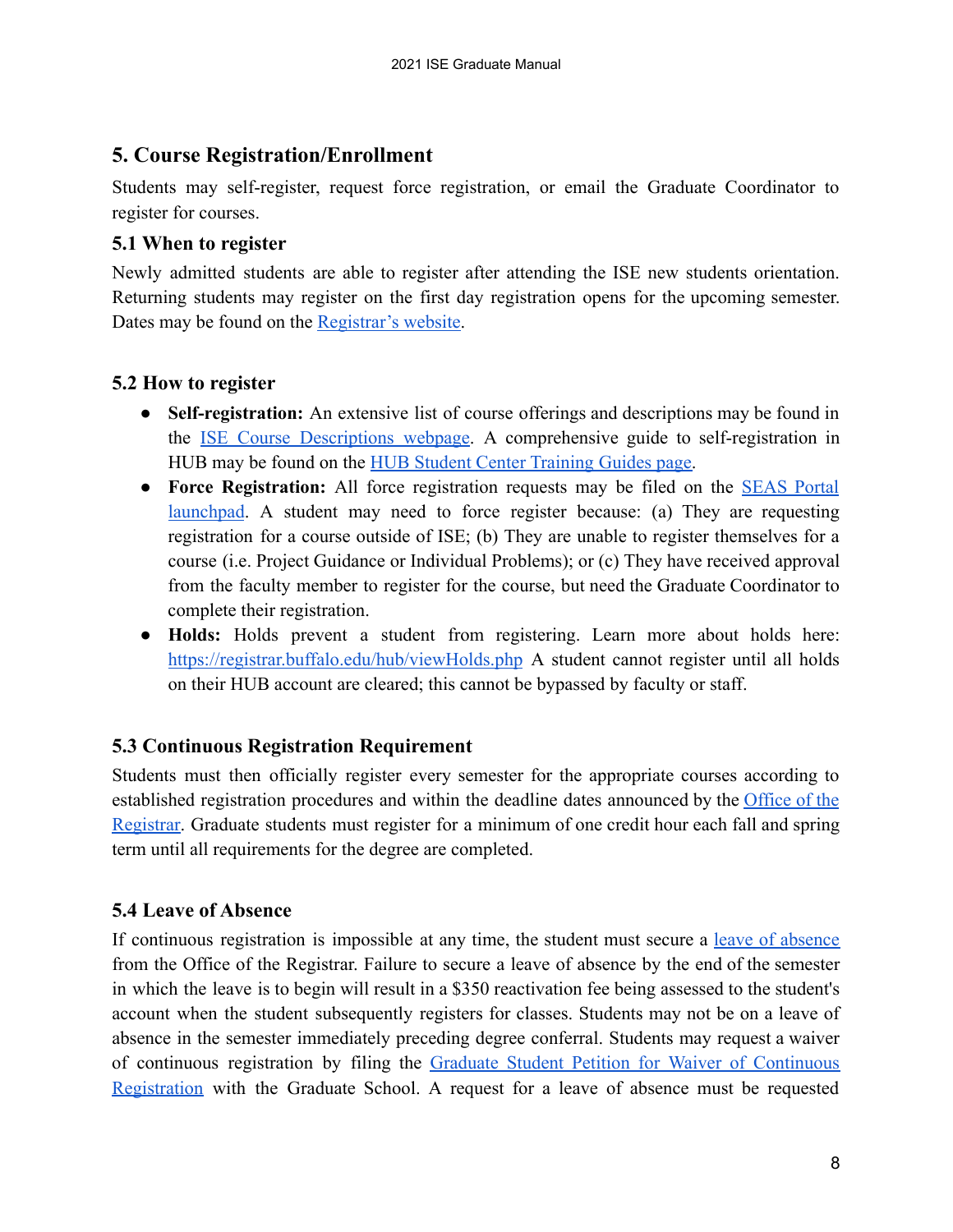through the DGS using a [Graduate](http://www.registrar.buffalo.edu/pdfs/gradleaveofAbsence.pdf) Student Petition for a Leave of Absence form. The form must then be forwarded to the Office of the Registrar by the last day of classes of the semester in which the leave is to begin. Normally, leaves are granted for a maximum of one year, but may be extended for up to one additional year if circumstances warrant. Students approved for a leave of absence remain liable for any outstanding tuition and fee charges.

**International students:** International students must consult and receive approval from International Student and Scholar Services ISS prior to applying for a leave of absence. Failure to either register for classes by the [appropriate](http://registrar.buffalo.edu/registration/index.php) deadlines or secure a leave of absence by the last day of classes of the semester in which the leave is to begin, will result in the student losing their access to register for classes in a future semester.

# <span id="page-8-0"></span> **5.5 Registration Prior to Degree Conferral**

Students must be registered for at least one credit in the term immediately prior to degree conferral as indicated below:

- Fall term registration is required if a student intends to finish degree requirements in time for the February degree conferral.
- Spring term registration is required if a student intends to finish degree requirements in time for the June or September degree conferral.

# <span id="page-8-1"></span> **5.6 Elective Courses (Electives)**

An elective is any course that is outside of the core course requirement for a Master's or Doctoral degree in ISE. Note: only a maximum of 3 electives from outside of ISE will be counted towards the 30 required credits for the MS and ME degrees.

- **SEAS Courses:** Any courses taught by the School of Engineering and Applied Sciences (SEAS) are automatically approved to count as an elective. SEAS Courses are those offered either by the School itself (EAS courses) or by a department among Biomedical Engineering, Chemical and Biological Engineering, Civil, Structural and Environmental Engineering, Computer Science and Engineering, Electrical Engineering, Engineering Education, Industrial and Systems Engineering, Materials Design and Innovation, and Mechanical and Aerospace Engineering. Any course outside of SEAS must be approved by the DGS. To request an approval, a student fills out the **ISE Elective Course [Approval](https://ub-gradeng.formstack.com/workflows/ise_course_approval_form)** [Form.](https://ub-gradeng.formstack.com/workflows/ise_course_approval_form) The student will then receive an email with approval or rejection and the reason for the decision.
- **School of Management courses:** The School of Management does not allow non-majors to enroll in MGG or MGS courses. Among MGO (Operations Management) courses, MGO 630 "Operations and Service Management" is not an allowed elective because the ISE Curriculum offers much material in Operations Research in itself. MGO 631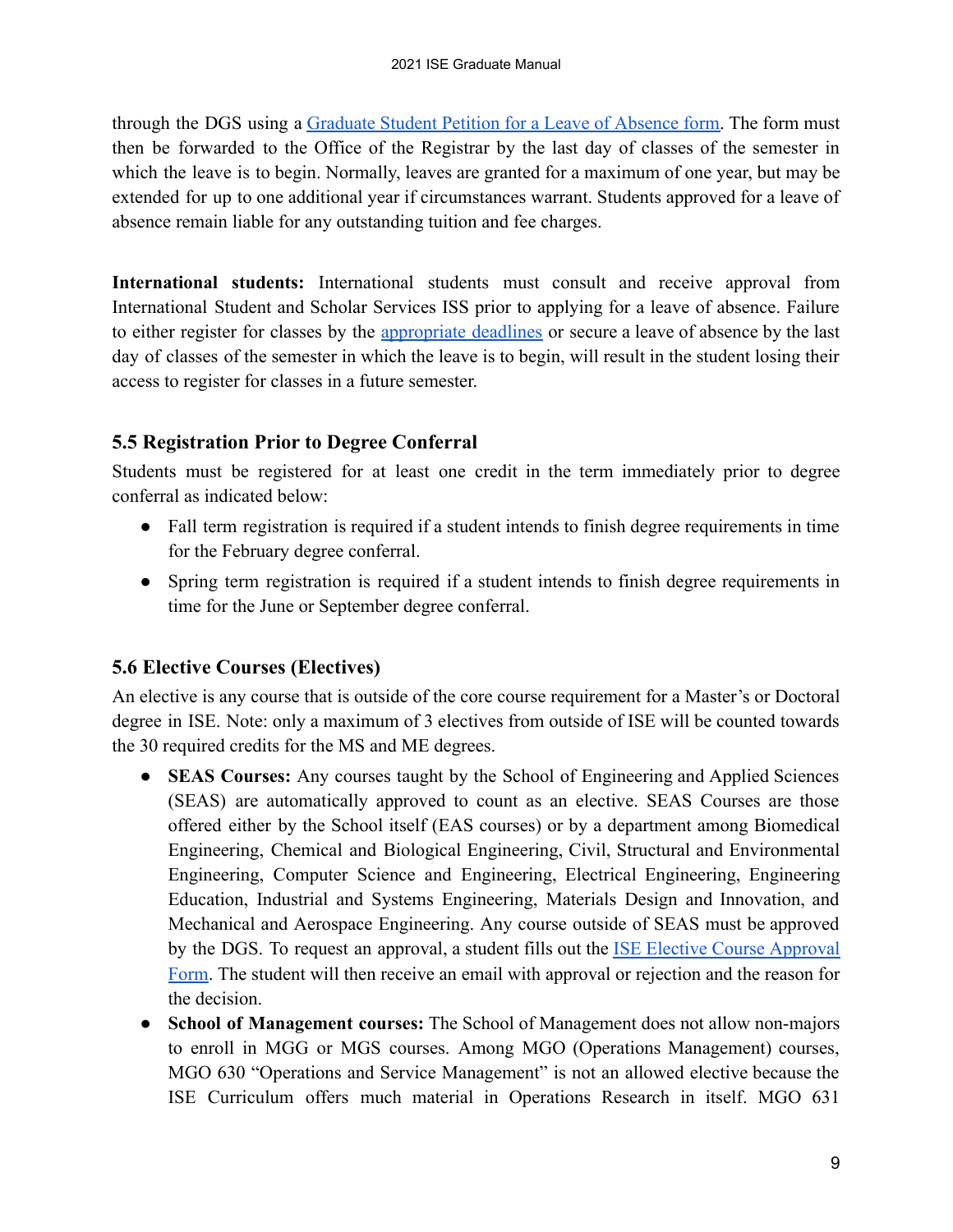"Production and Inventory Planning" is not an allowable elective because the IE 505 "Production Planning and Control" course offers very similar material with more rigor, and hence, is of priority to ISE students. MGO 632 "Strategic Quality Management" is not an allowed elective because the IE 509 course offers very similar material with more rigor, and hence, is of priority to ISE students. All other Management courses are subject first to the ISE DGS approval by filling out the ISE Elective Course [Approval](https://ub-gradeng.formstack.com/workflows/ise_course_approval_form) Form. Note that even with an ISE DGS approval – students may not be able to enroll due to the limited availability of seats during the first week of classes. If a student receives approval to take a management course, the Graduate Coordinator will have the most up-to-date information on enrollment, how long the wait for registration might be, and how likely it is that any seats might open. ISE students are not to contact the School of Management about this, and will only solicit help from the ISE Graduate Coordinator.

● **Other courses at UB:** If the student receives DGS approval to enroll in a non-SEAS or non-School of Management course, they must contact the department that teaches the course for enrollment. The ISE Graduate Coordinator is not able to register students for courses outside of the ISE department.

# <span id="page-9-0"></span> **5.7 Informal Courses**

Graduate students may have the opportunity to take what are often called informal courses. These courses are not taught on a regular basis or are customized for the student, and thus may not appear in the University course catalog. Informal courses are usually titled Independent Study, Individual Problems, and Special Topics. If a student and a member of the faculty share an interest in a topic that is not a part of the department's formal course offerings, the student may wish to investigate the possibility of completing an individual course for academic credit. If the faculty member agrees to supervise the work, the student should register for IE 501 (Fall) or IE 502 (Spring) as an M.S. student, or for IE 601 (Fall) or IE 602 (Spring) as a PhD student. These courses are variable credit offerings, and require the written consent of the instructor. Do not sign up for such a course without first talking to the instructor.

- Informal courses may count towards degree requirements at the discretion of faculty.
- A maximum of six credit hours of informal course work may be applied toward the minimum 30 credit-hour requirement for the Master's Degree.

## <span id="page-9-1"></span> **5.8 Resigning a course**

Graduate Students have the prerogative to resign any course for which they have registered without GPA penalty through the end of the  $11<sup>th</sup>$  week of the fall or spring term. All course resignations processed during the permissible dates (as published in the class schedule available through the Office of the Registrar) will be indicated as officially resigned courses by the notation R on all grade reports, transcripts and other official university documents. Resignation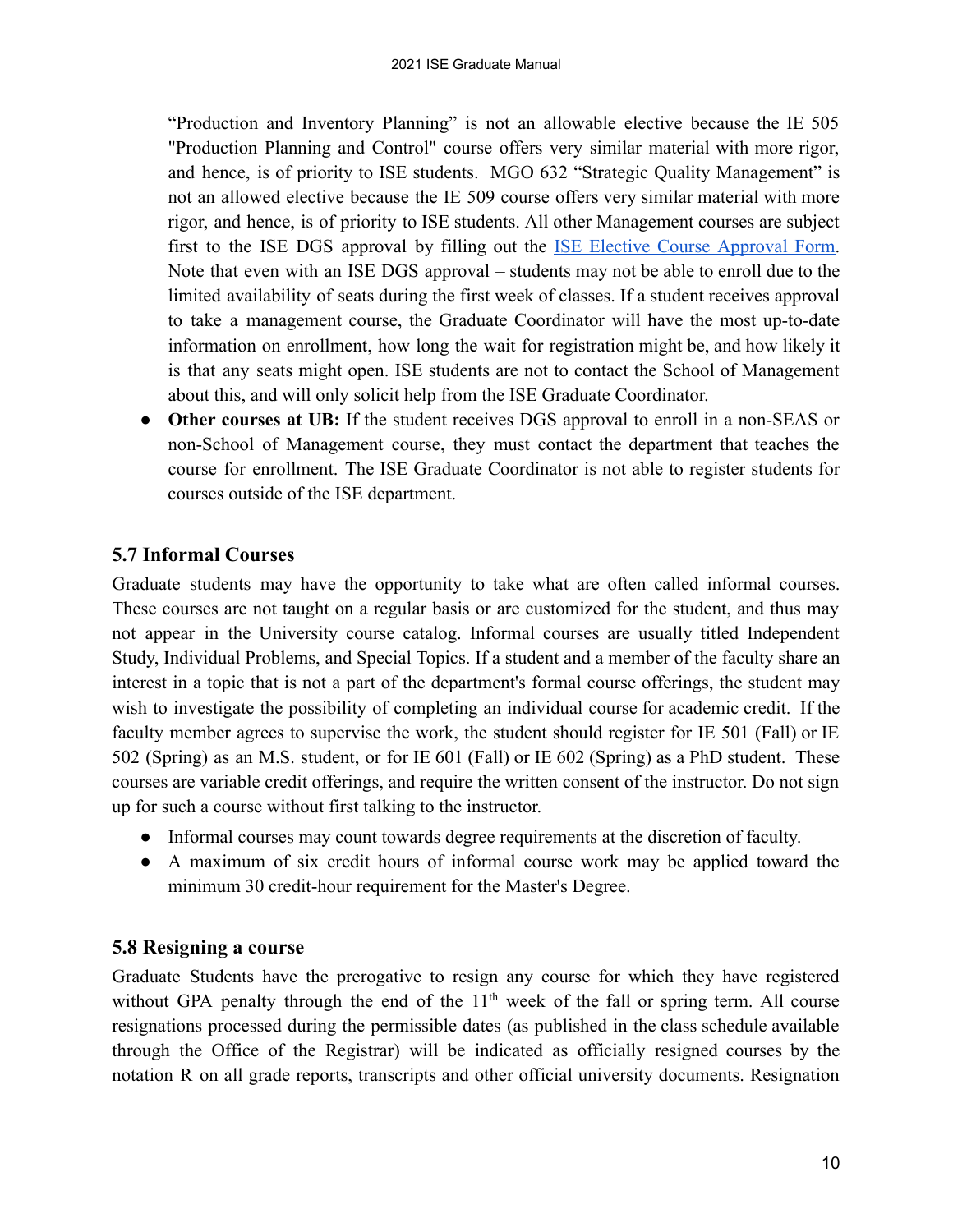from all courses should be done through the HUB Student Center, which students may access through the [MyUB portal](http://www.myub.buffalo.edu/).

# <span id="page-10-0"></span> **5.9 Incomplete (I) grade**

For all graduate-level courses, an interim grade of incomplete (I) may be assigned if the student has not completed all requirements for the course. A grade of I can be assigned only if the student has a passing average in course requirements already completed and successful completion of unfinished coursework could result in a final grade better than the default grade. The instructor shall provide the student specification, in writing, of the requirements left to be fulfilled. An interim grade of I shall not be assigned to a student who did not complete assignments due to non-attendance in the course.

Assignment of an incomplete grade is at the discretion of the instructor. The instructor must specify a default grade when the I grade is submitted. A default grade is the letter grade the student will receive if no additional coursework is completed and/or a grade change form is not filed by the instructor. The default grade can be A-, B+, B, B-, C+, C, C-, D, F, S or U.

The default grade shall become the grade of record if the I grade is not replaced by a permanent grade 12 months after the close of the term in which the I was assigned according to the following chart:

| Courses Taken in (Semester): | Will default in 12 months on:* |
|------------------------------|--------------------------------|
| Summer                       | Aug. 31                        |
| Fall                         | Dec. 31                        |
| Winter                       | Jan. 31                        |
| Spring                       | May 31                         |

\*If an extension to the incomplete timeframe is sought, the above chart indicates the due date for the corresponding [Petition for Incomplete Extension](http://registrar.buffalo.edu/pdfs/PetitionToExtndIUGrdDeadline.pdf) form to be filed with the Graduate School.

When assigning an incomplete grade, the instructor may set an earlier deadline for completion of the outstanding course requirements. If an earlier date for completion is set, the instructor shall inform the student thereof in writing. Any course graded as incomplete that will count toward a graduate degree must be changed to a permanent grade before that degree is conferred. At any time prior to the default date, a student may elect to change the I grade to the default grade using the [Grade Retrieval Form.](https://registrar.buffalo.edu/forms/grade-retrieval.php)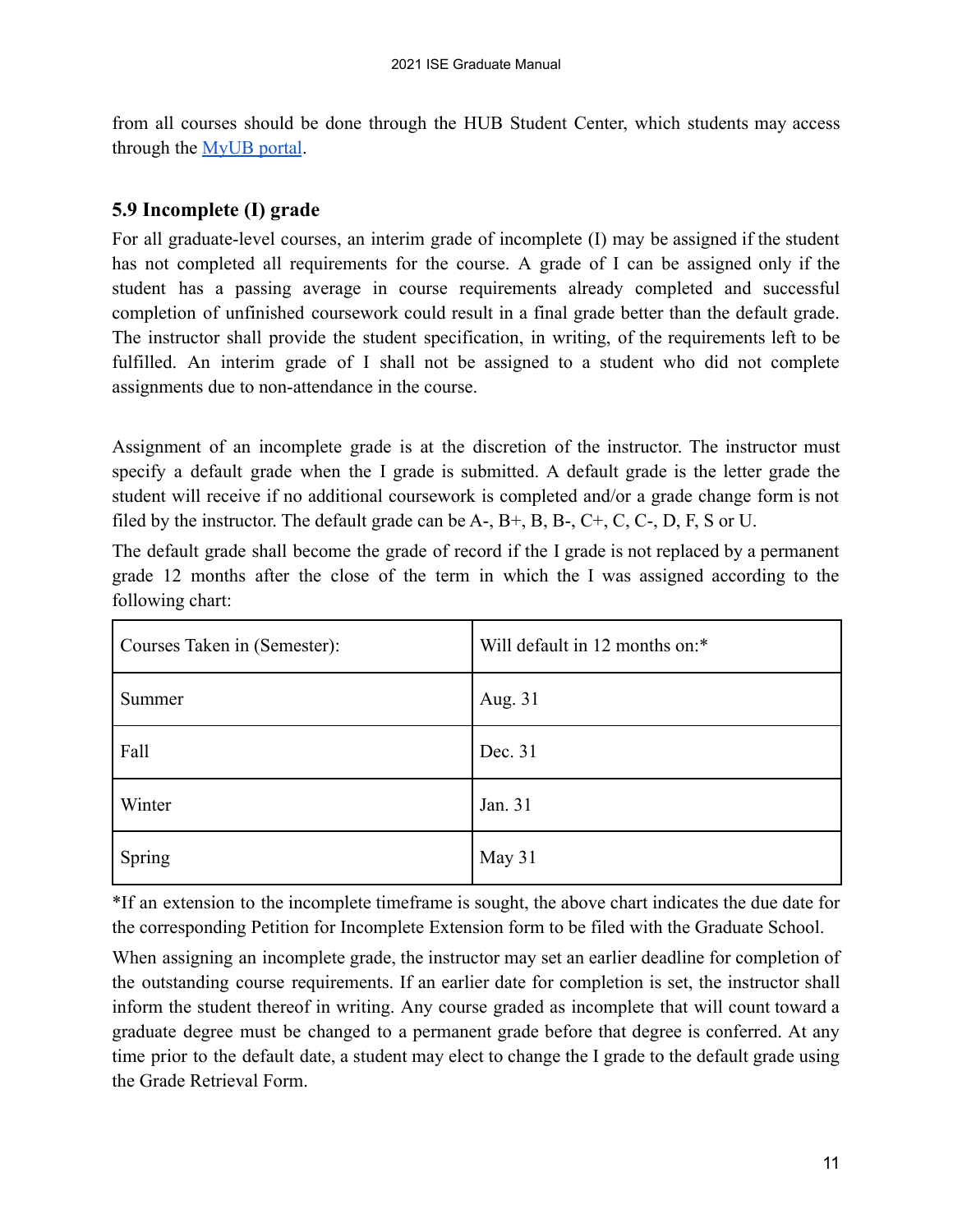#### <span id="page-11-0"></span> **5.10 Dual- and Cross-Listed Undergraduate and Graduate Courses**

Any cross-listed course used to confer an undergraduate degree cannot be applied to graduate degree requirements. When a cross-listed course is a required course, but the student took the course as a UB undergraduate – that requirement changes to an elective course. Please consult with the DGS or the Graduate Coordinator with questions.

- **Cross-Registration With Other SUNY Schools:** The UB Graduate Student Cross-Registration form is obtained from the University [Registrar's](http://registrar.buffalo.edu/) Office. In order to be enrolled in a cross-registered course, a UB student must get the Graduate Cross-Registration form approved by both their home department and the visiting institution and then return it to 1Capen (ground floor of Capen Hall) by the published deadline date (Contact the Office of the Registrar for more information at 716-645-5698 or via their online [contact](https://registrar.buffalo.edu/contact.php) form). Students who do not meet these deadlines will not be enrolled into a cross-registration course and therefore will not receive credits or grades. In addition, a UB student must be registered at UB for a minimum of nine credit hours while participating in a cross-registration program. Each participating institution may establish its own registration procedures and materials. Tuition and fees are paid at the student's home campus. Grades are forwarded to the home institution after the close of the semester. Contact the Office of the Registrar for information at 716-645-5698.
- **Graduate Student Taking Undergraduate Courses:** Undergraduate courses may be taken by graduate students as appropriate prerequisites to their chosen field of study but may not be used to satisfy graduate program requirements or carry graduate credit without approval by the Graduate School. In order to obtain approval, the student must file a Petition for Course Credit Outside Your [Primary](http://registrar.buffalo.edu/pdfs/OutsideofCareerPetition.pdf) Career that must include: (a) Justification for taking an undergraduate course for graduate credit. (For example: that the course curriculum is important to the student's program and not offered as a graduate course.) (b) The approval and signature of the course instructor who must be a UB faculty member. (c) A description of the nature and extent of the extra work to be assigned to the graduate student. And (d) the approval and signature of the department chair or DGS of the student's graduate program. If approved, a graduate student may receive up to a maximum of eight credit hours of this nature while pursuing a graduate degree. All such petitions must be filed prior to the end of the official add/drop period of the semester of registration.

## <span id="page-11-1"></span> **5.11 Time Limits for Degree Conferral**

Master's degrees must be completed within four years from the student's first registration date in that master's degree program. Doctoral degrees must be completed within seven years from the student's initial formal matriculation in that doctoral program. Requests for extensions of time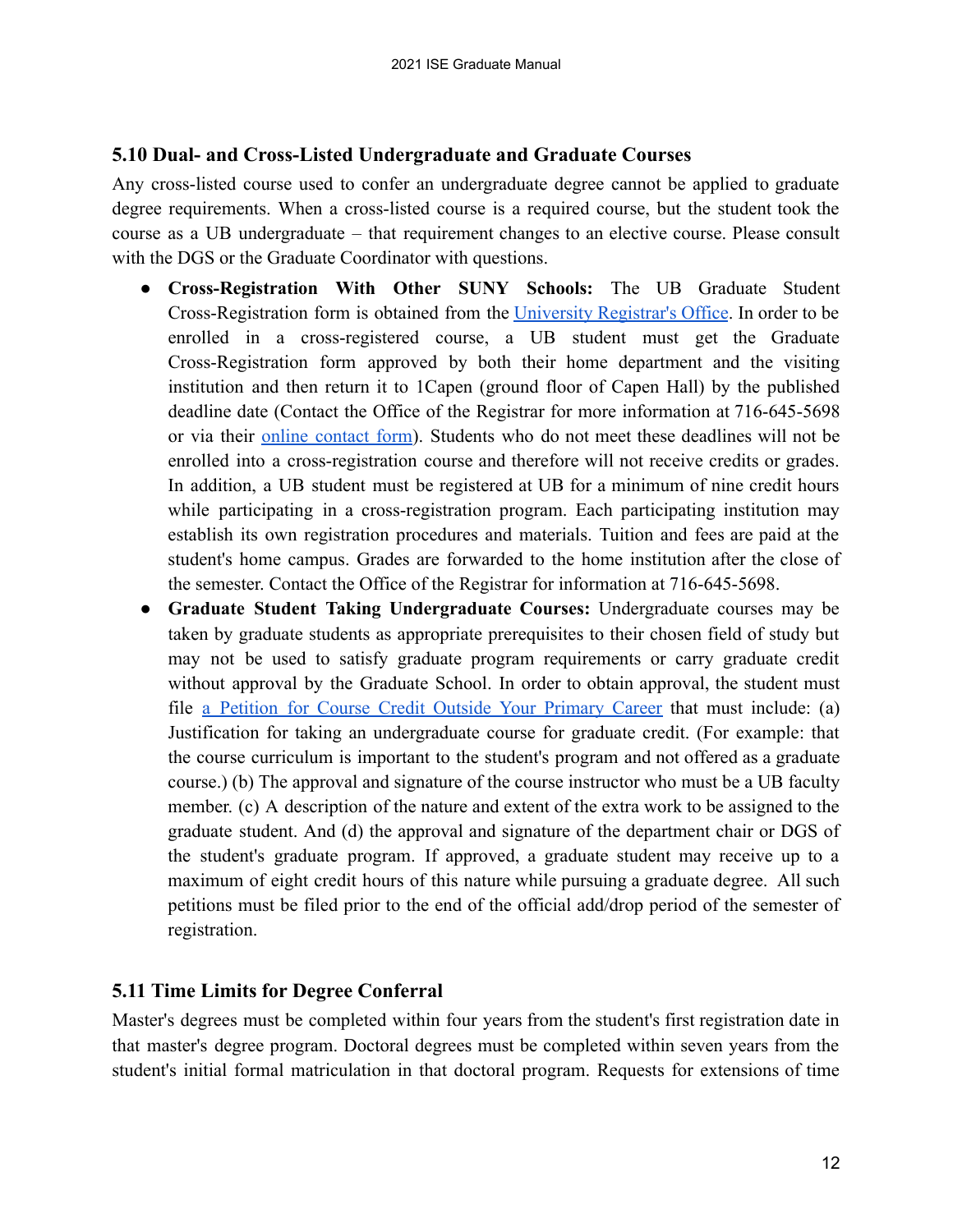limits must be petitioned using the [Extension](https://grad.buffalo.edu/forms/extension.html) of Time Limit to Complete a Degree Program [form](https://grad.buffalo.edu/forms/extension.html).

#### <span id="page-12-0"></span> **5.12 Returning Student Semester Record Activation and Associated Fee**

Academic departments may file a semester record activation request for graduate students who were previously admitted into an academic program through UB's Graduate Application System *and* had a break in attendance of no more than five years *and* had neglected to secure an approved leave of [absence](https://grad.buffalo.edu/succeed/current-students/policy-library.a-to-z.html#leave) (see Section [5.4\)](#page-7-4) from the Graduate School. Once reviewed and approved by the vice provost for graduate education, a new semester record will be created with *exactly the same academic career, program and plan* as recorded for the last semester in which the student attended UB. At the time of semester record activation, the student will be assessed a non-refundable record activation fee (currently \$350). Any graduate student who has had an enrollment lapse of more than five years must reapply through the graduate program's regular application process.

## <span id="page-12-1"></span> **6. Academic Expectations**

#### <span id="page-12-2"></span> **6.1 Academic Integrity**

Academic integrity is a fundamental university value. Through the honest completion of academic work, students sustain the integrity of the university while facilitating the university's imperative for the transmission of knowledge and culture based upon the generation of new and innovative ideas. When an instance of suspected or alleged academic dishonesty by a student arises, it shall be resolved according to university and department procedures. A detailed explanation of these procedures may be found in the [policy library](https://www.buffalo.edu/grad/succeed/current-students/policy-library.html).

#### <span id="page-12-3"></span> **6.2 Academic Standing for Master's Students**

The minimum academic requirements for each graduate student to remain in good academic standing are to achieve/maintain a minimum cumulative GPA of 3.0 (B) for all courses that will count towards a student's degree, with no U or F grades earned. More information on grades can be found in the policy [library.](https://www.buffalo.edu/grad/succeed/current-students/policy-library.html?q=grades) (Note: SEAS does not allow S/U grades, except for Master's project, Master's thesis, dissertation, internship or courses taken as supervised research or seminar. The S grade is awarded only in those instances where a student's letter grade would have been equivalent to at least a 3.0 (B) or better. As such, the S grade is considered equivalent to a 3.0 grade point average.)

#### <span id="page-12-4"></span> **6.3 Academic Standing for PhD Students**

Before degree conferral is possible, all PhD candidates must complete 72 credit hours of graduate study. A minimum of 36 credits of the PhD program must consist of courses completed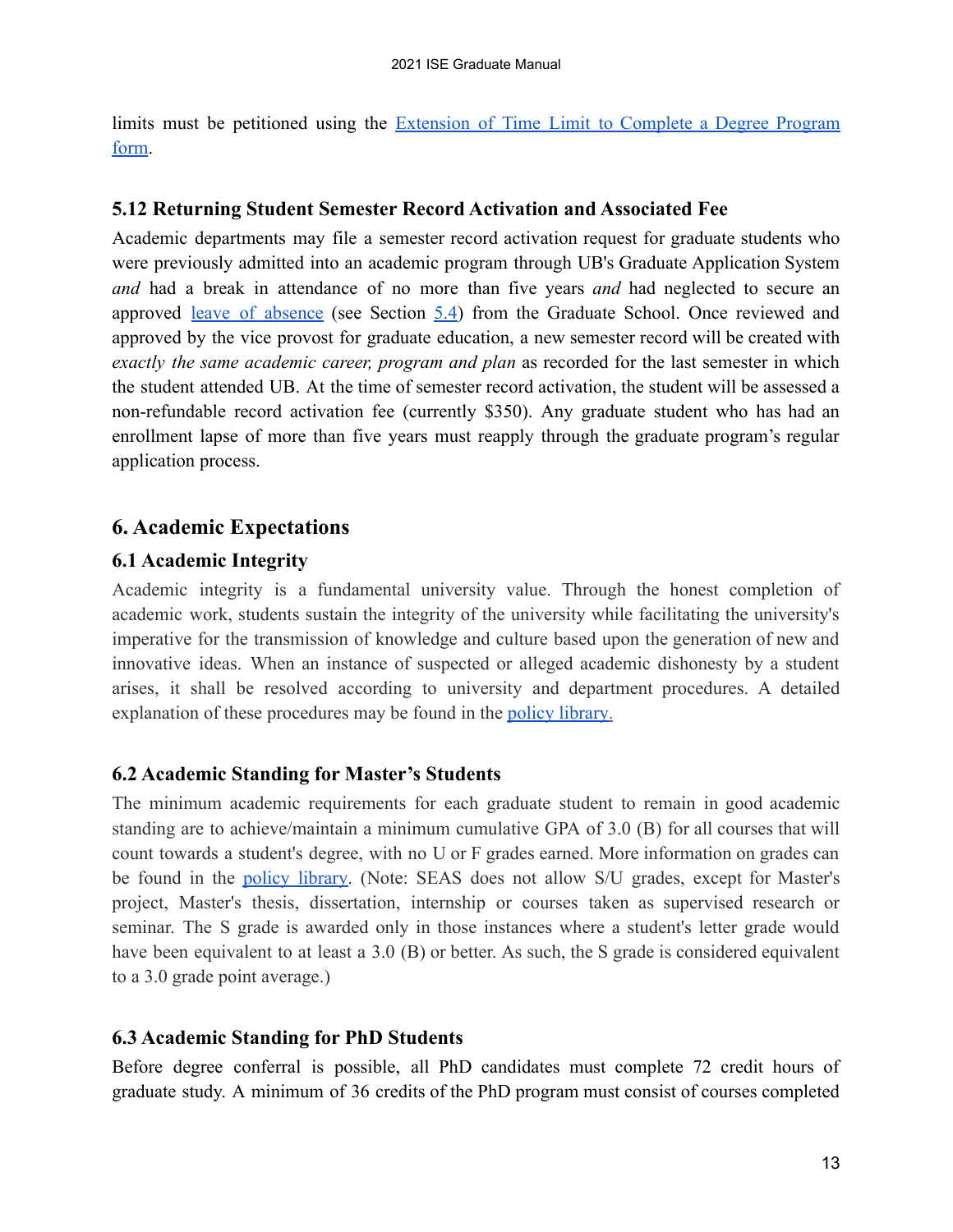at UB and uniquely applied to that degree program (more information on the policy on course sharing can be found in the policy [library\)](https://www.buffalo.edu/grad/succeed/current-students/policy-library.html). In addition to maintaining a GPA of 3.5 or higher each semester, all PhD candidates must meet the following milestones:

- Pass the B (Breadth) Exam by Year 1 (for Fall start students) and Semester 3 (for Spring start students)
- Have an adviser-advisee relationship by the end of Year 1
- Have a Dissertation topic mutually agreed upon with the adviser by the end of Academic Semester 3.
- Form the Dissertation committee by the end of Semester 4.
- Pass A-Exam by the end of the Summer of Year 2.
- Pass the Dissertation Proposal by end of Summer of Year 3

The Department record should be updated immediately following each above milestone by emailing the DGS and Graduate Coordinator. Failure to meet these milestone deadlines will be documented and may result in academic probation (see [Section](#page-13-0) 6.4). PhD candidates must submit an Application to Candidacy form (see [Section](#page-20-2) 11) within the proper deadline dates for approval at the department, decanal, divisional committee (where required) and Graduate School levels. Upon successful submission and defense of a doctoral dissertation, each PhD student must [electronically](https://www.buffalo.edu/grad/succeed/graduate/electronic-submission.html) submit the dissertation to the graduate school for final approval and filing in the UB Institutional Repository. Additionally, PhD students are eligible for a Master's degree when they complete the corresponding requirements. Email the Graduate coordinator to add the degree.

# <span id="page-13-0"></span> **6.4 Academic Probation**

All graduate students are expected to remain in good academic standing (see [Sections](#page-12-3) 6.2 [and](#page-12-4) [6.3](#page-12-4)) throughout the entire course of their study. To monitor graduate student academic standing, the DGS and Graduate Coordinator will regularly review the academic records of its graduate students. Any graduate student who fails to remain in good academic standing will be placed on academic probation for the subsequent fall or spring term. Students will be notified if they are placed on academic probation by the Graduate Coordinator. In accordance with Graduate School and ISE departmental policy, any student who fails to meet these requirements and remains on academic probation in two successive semesters will typically be dismissed from the ISE graduate program. PhD students placed on academic probation may not receive financial aid or an assistantship (see [Section 8](#page-15-1)).

# <span id="page-13-1"></span> **6.5 Repeating Courses**

If a graduate student repeats a course that is not normally "repeatable" ("repeatable" courses include dissertation, research, thesis, project or portfolio guidance; independent study; directed readings, etc.), only the highest grade earned in the course will be counted toward the degree and used to calculate the grade point average associated with the graduate degree program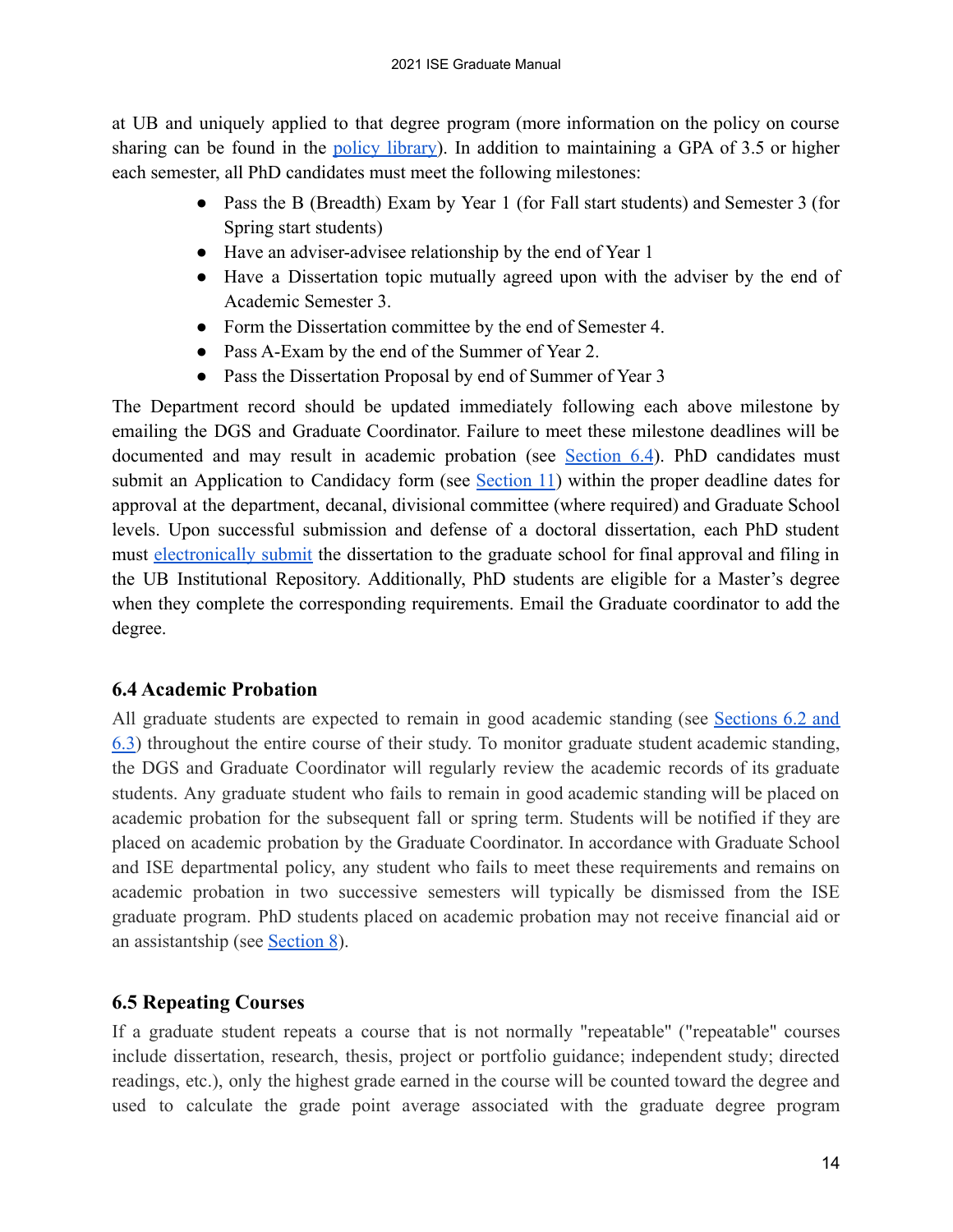requirements. However, the student's official graduate transcript will record all courses attempted (including repeated courses). All resulting grades earned are calculated in the cumulative GPA reflected on the students' final official transcript.

# <span id="page-14-0"></span> **7. Transferring Previously Earned Credits into an ISE Graduate Program**

The University at Buffalo and the Industrial and Systems Engineering department will consider graduate-level coursework from national or international accredited institutions of higher education for credit transfers, meaning that a previously completed graduate course relevant to the ISE program may count as satisfying a part of the requirement of a UB ISE Advanced Certificate or UB ISE MS or PhD degree. The student must receive a grade of B or better in a course, for it to be considered for credit transfer. Courses with grades of S or P are also eligible for transfer except when the transfer institution's grading policy equates S or P as lower than a B grade. Courses transferred from another institution into the graduate division will be transferred with full semester credit value. Conversion of credits from trimester, quarterly and other calendar systems will be completed based on nationally accepted standards: i.e., trimester hours are equivalent to semester credits, however quarterly hours are equivalent to two-thirds semester credits.

## <span id="page-14-1"></span> **7.1 Transfer Credit Limits**

- **Advanced Certificates:** A minimum of 90 percent of all credits applied to a UB advanced certificate credential must be comprised of UB credits. The advanced certificate is an official post-baccalaureate credential in New York State. However, it is not considered a degree program. Therefore, all credits satisfactorily completed for a UB advanced certificate may also count toward a relevant UB graduate degree.
- **Master's Degrees:** No more than 20 percent of a master's program may comprise credits from another graduate degree program. For example, students pursuing a 30-credit master's degree may transfer up to six graduate credits into their program.
- **Doctoral Degrees:** Transfer credits for the doctoral degree may not constitute more than 50 percent of the total minimum credits required for that specific degree program. For example, students pursuing a 72-credit doctoral degree may transfer **up to 36 graduate credits** into their program.

## <span id="page-14-2"></span> **7.2 Transfer Credit Process for coursework completed in the past 9 years**

 ● **Transferring UB Credits:** The student submits their unofficial transcript to the ISE DGS for evaluation. Then the DGS determines if the courses are eligible and informs the ISE Graduate Coordinator who applies the transfer credits to the student's current degree program.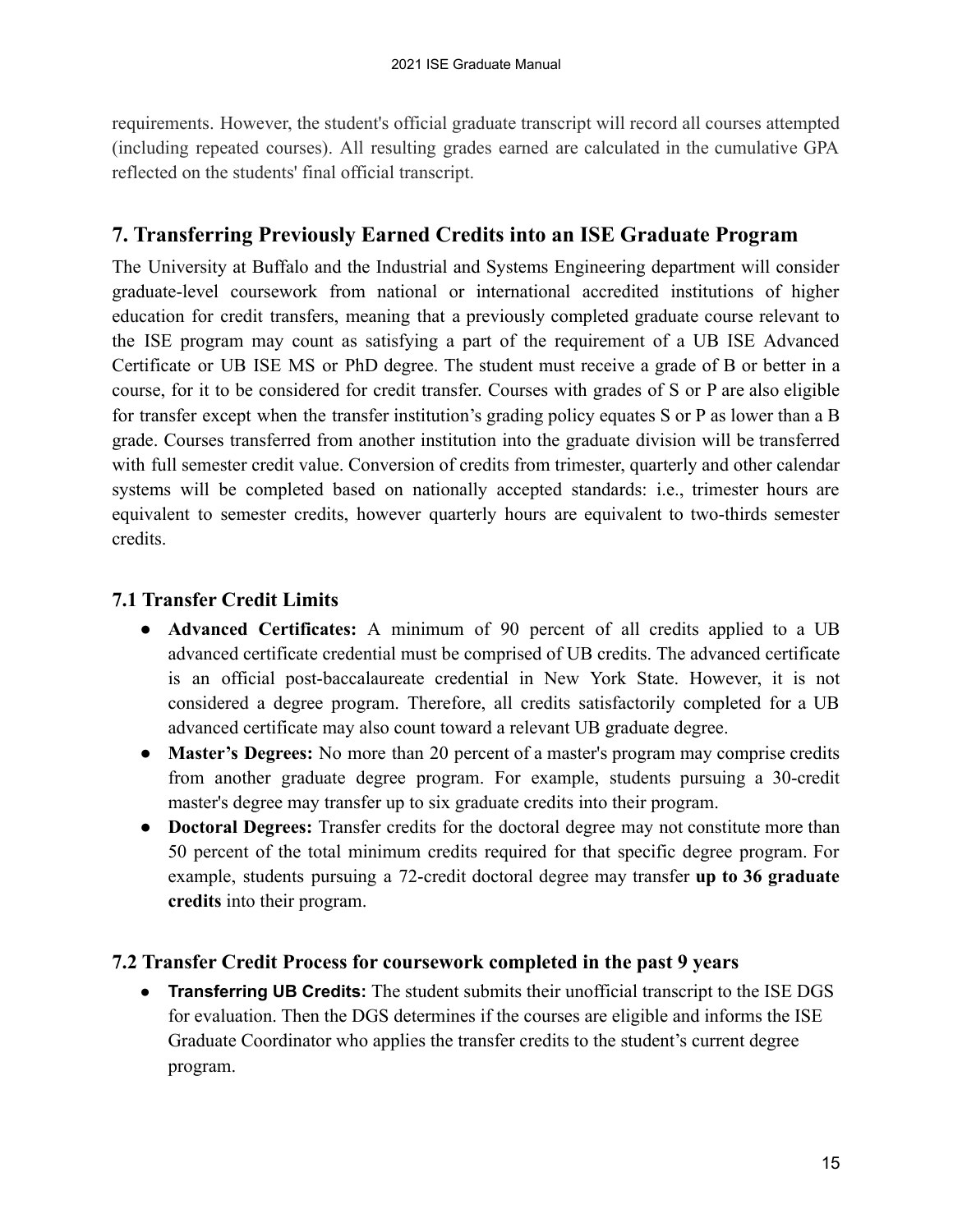● **Transferring Non-UB Credits:** The student completes a [transfer credit petition](https://drive.google.com/file/d/1oV09iPSptooR-B3EYoW2LXOWlKBSygbO/view?usp=sharing) and includes a copy of their official transcript to the DGS. The DGS determines if the credits are approved and informs the Graduate Coordinator who processes it with the Graduate School. Please note that transfer credits cannot be formally applied to a student's record without official transcripts from the original institution.

## <span id="page-15-0"></span> **7.3 Transfer Credit Process for coursework completed 10 years prior (or longer)**

Any transfer credit petition including coursework completed 10 years prior or longer, whether from another institution or from UB, must be petitioned at the time of the student's matriculation to the program. Upon admission to an ISE graduate program, the student should first discuss their intention to transfer historical credits with the ISE DGS. If the DGS approves the transfer of (a subset of) the desired courses, the student shall then initiate the preparation of a [Use](https://www.buffalo.edu/content/dam/grad/forms/historical.pdf) of Historical [Coursework](https://www.buffalo.edu/content/dam/grad/forms/historical.pdf) Petition, for the transfer request to be officially considered by the UB Graduate School. Students shall include the following with their Use of Historical Coursework Petition: (a) A letter from the academic department that explains how the above courses are still relevant and applicable toward the student's current UB program. This letter is written by the ISE DGS. (b) A letter from the student that explains how they have maintained the knowledge gained from these courses. And (c) the student's current resume or CV. Once the DGS has approved the transfer credits, the Graduate Coordinator shall submit them to the Graduate School for processing.

# <span id="page-15-1"></span> **8. Financial Assistance**

The ISE Department has limited financial assistance available for qualified graduate students in the form of graduate teaching assistantships (TA) and graduate research assistantships (RA), which are almost exclusively reserved for PhD students. The monthly stipend for TAs and RAs varies depending on the nature of the assistantship and the graduate level of the student. All assistantships carry a waiver of tuition, except those awarded for summer terms. The students are still responsible for their portion of student fees. All PhD student financial assistance contracts are offered at the point of admission, on a competitive basis, with awards being made to the most qualified students based on merit. No PhD student, once they have completed 72 credits or more, is eligible for state (TA) funding. Students holding a full TA or RA must carry a full academic workload per semester. Students holding less than full TAs or RAs receive a proportionally smaller stipend and reduced tuition waiver and carry a proportionally lower workload.

## <span id="page-15-2"></span> **8.1 Graduate Teaching Assistantships**

Semester-to-semester, TAs are assigned by the Department Chair and the DGS to match specific course assignments, i.e., based on teaching needs. A student who is awarded a full-time TA is obligated for 20 hours of work per week throughout the semester for which the award applies. Typically, a TA is assigned to a member of the ISE faculty to assist in teaching a course.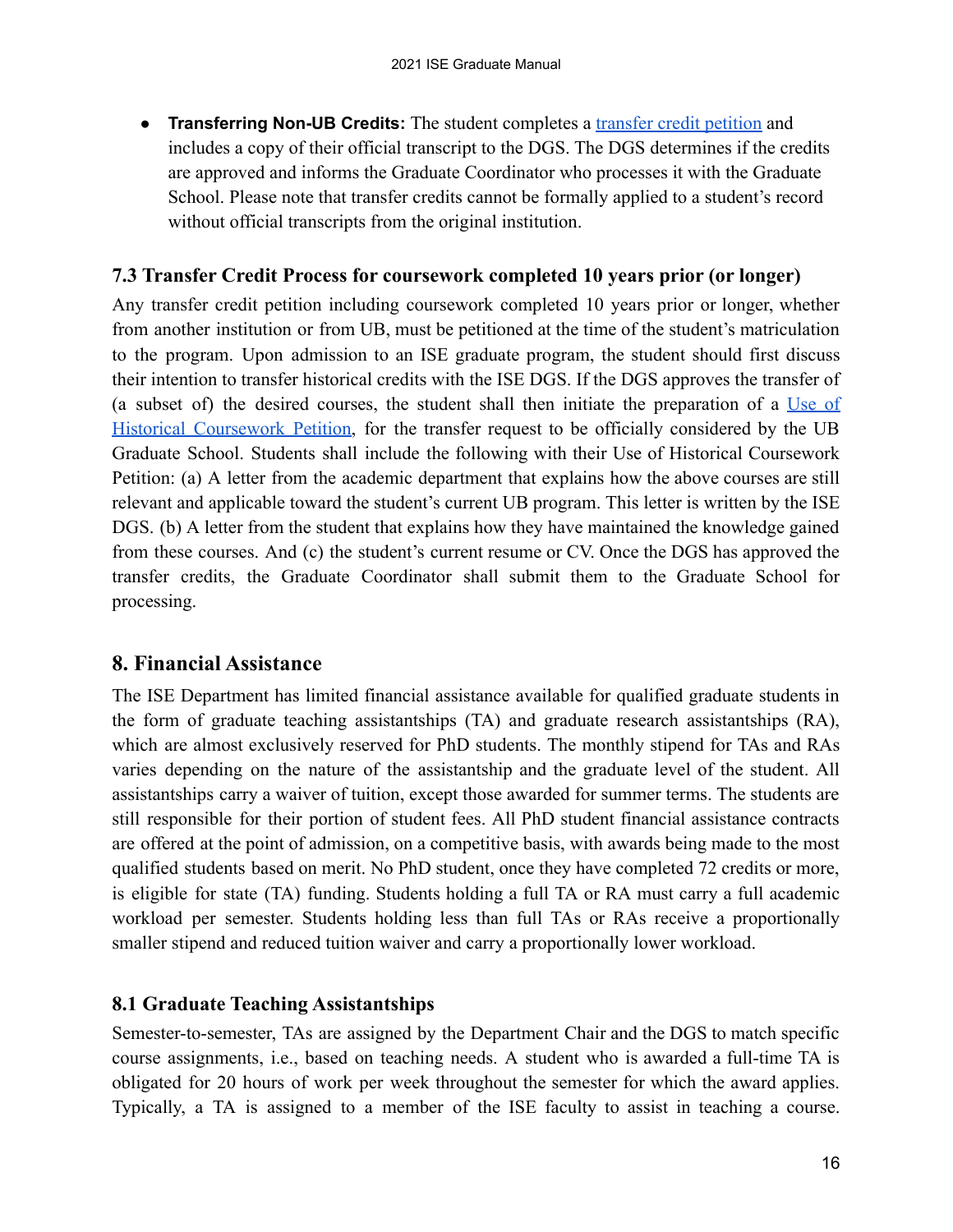Graduate teaching assistants may assist faculty in teaching lower division courses, including laboratory teaching assignments, or in providing other appropriate professional assistance. First year TAs with no prior teaching experience will not be assigned full responsibility for lecture courses. To this end, they must complete all the required orientation sessions, and if required pass the UB SPEAK test. In ISE, it is unusual for a TA to be assigned full course responsibility.

## <span id="page-16-0"></span> **8.2 Graduate Research Assistantships**

RA awards are made to support academically significant research projects that are supervised by ISE faculty members, who are generally principal investigators on external grants or contracts. A student receiving a RA is expected to work 20 hours per week during the semester for which the award applies, the duties being assigned by the principal investigator. In a similar manner, the duties of a student on a fellowship depend on the particular fellowship and are not covered in this manual.

# <span id="page-16-1"></span> **9. Curricular Practical Training and Optional Practical Training**

# <span id="page-16-2"></span> **9.1 Curricular Practical Training (CPT)**

Curricular Practical Training (CPT) is a type of work-authorization used for F-1 international students to complete off-campus training experiences. The primary purpose of CPT is to gain practical experience in the student's field of study. The training experience must be an integral part of an established curriculum and directly related to the student's major area of study. Since CPT is curricular in nature, the student must also enroll for a course that requires an off-campus training experience. MS and PhD students enroll in IE 591 and ME students enroll in IE 592. CPT may either be full or part time: full time CPT =  $21-40$  hours per week; part time CPT =  $20$ hours or fewer per week.

# <span id="page-16-3"></span> **9.2 Eligibility of CPT**

In order to become eligible for a CPT experience, a student should have completed an equivalent of full-time study in the ISE graduate program for at least one academic year (1 fall plus 1 spring semester), thus earning at least  $12 \times 2 = 24$  academic credits. Further, in order to become eligible for a CPT experience, any current international student must maintain the F-1 status. To be eligible for a CPT approval, an internship/training experience offer must be directly related to the ISE fields of study and must offer an experience integral to the UB ISE curriculum. The internship/training offer will be evaluated by an ISE faculty member, wherein it will be graded and the grade will appear on the student's transcript. Students are able to participate in CPT for a maximum of 3 credits and up to 2 consecutive terms as specified below:

- Spring
- Spring  $+$  Summer
- Summer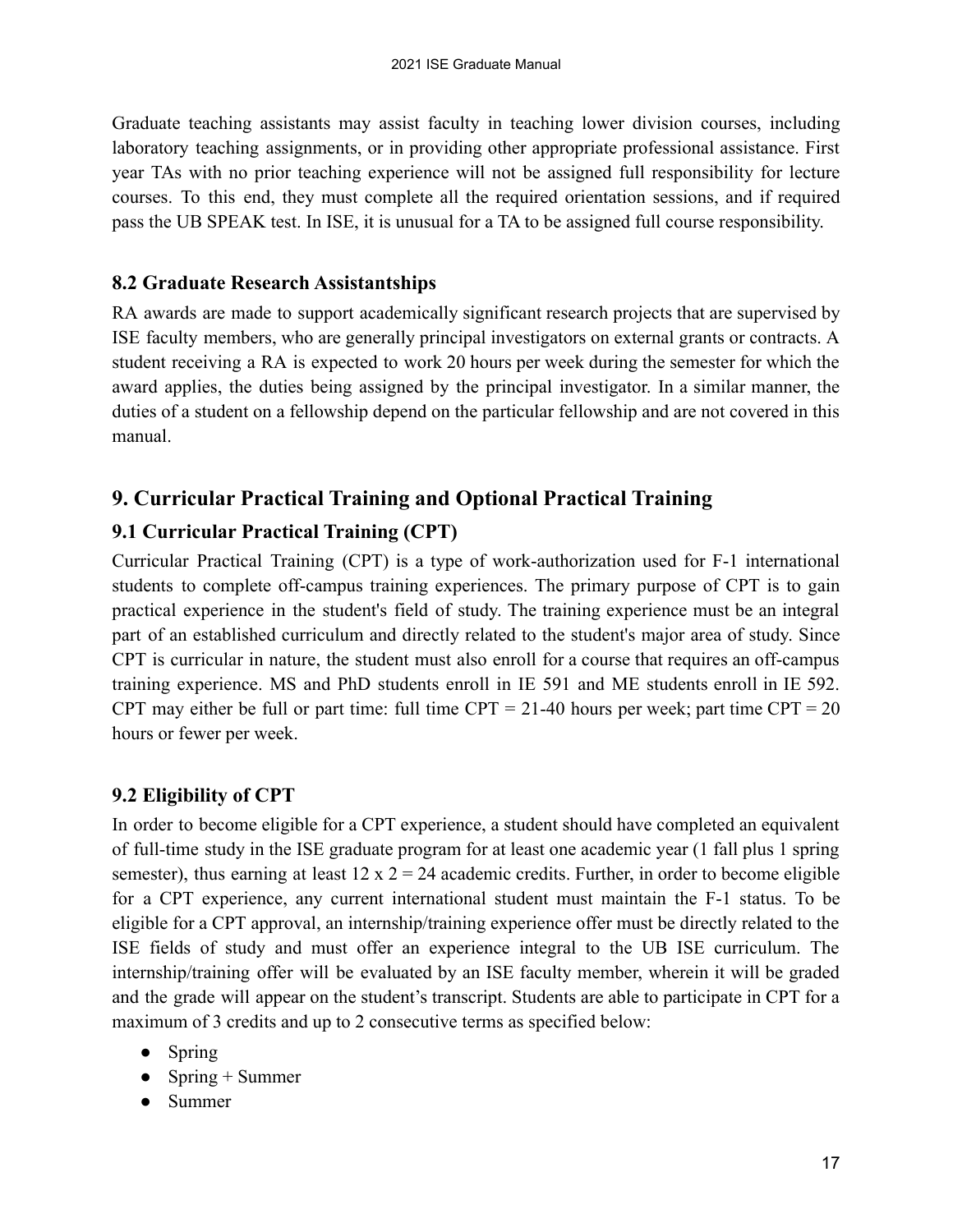- $\bullet$  Summer + Fall
- Fall
- $\bullet$  Fall + Winter
- Winter
- $\bullet$  Winter + Spring

No other two-term combinations are allowable; Master's students are not eligible for 2 non-consecutive full-time CPT internships during their degree program. Students approved for an Academic Reduced Course Load are not eligible for CPT during the same semester in which they are authorized to reduce their course load.

- **Project Track Students:** Are eligible for full or part time CPT as soon as they complete 1 full academic year of coursework.
- **Thesis Track Students:** Thesis students are not allowed to participate in full time CPT in their final semester. In other semesters, their CPT eligibility is determined by the ISE DGS in consultation with their faculty thesis advisor.
- **Portfolio Track Students:** Are eligible for full time or part time CPT after 1 academic year, but are not eligible for full time CPT in their final semester. This means that they are allowed to pursue a CPT experience either over the Summer term only (for students who started the program in Fall), or over the Winter term only (for students who started the program in Spring).

# <span id="page-17-0"></span> **9.3 Applying for a CPT**

A student is advised to follow the following steps in applying for a CPT:

- With an internship offer letter from an employer in hand, the first step is to forward it by e-mail to the ISE Graduate Coordinator.
- The student must then find a faculty member to advise them for the duration of the internship. (If unable to find a faculty member, the student may consult with the ISE DGS).
- The Graduate Coordinator will determine if the offer letter includes all necessary information and will ask the student to fill out the "Academic Advisors" form with a separate instructions document.
- The student should complete the form with their faculty advisor and return the form to the Graduate Coordinator to be registered for CPT credits.
- The Graduate Coordinator will confirm that the CPT is approved by the department; the student must then apply for CPT with ISS (see ISS [Application Process\)](http://www.buffalo.edu/international-student-services/immigration-visa/f-1-student/curricular-practical-training--cpt-.html#title_1467216601).

Please note that::

- CPT authorization is semester specific. Depending on the start date in the program, a student may apply for CPT in Fall, Winter, Spring, or Summer.
- Internship academic credits must be earned in the term/semester in which the internship is completed. In particular: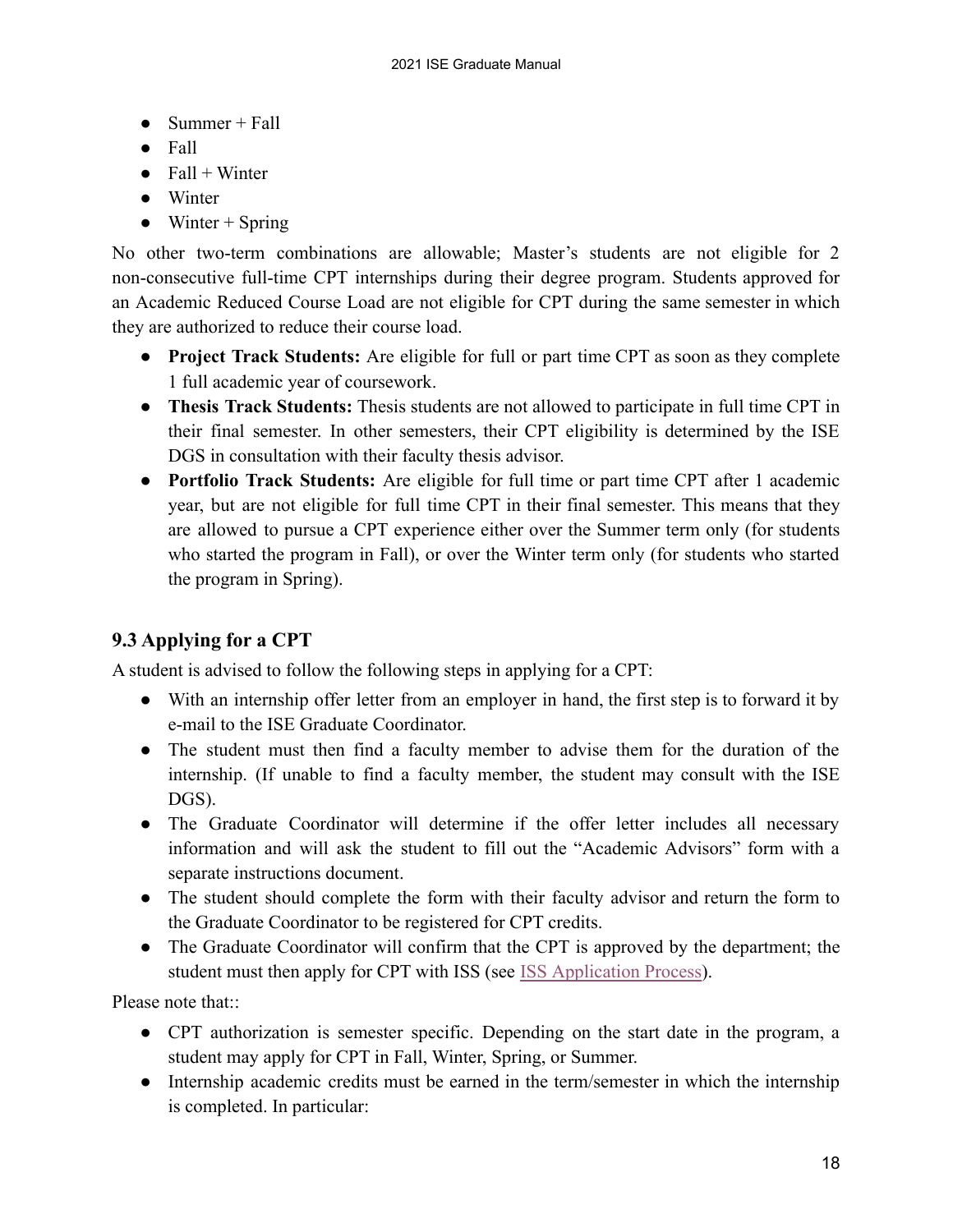- The student cannot receive academic credit for internships that the student has already completed.
- When the student completes an internship during a winter/summer term, the student must register for internship academic credit(s) during that winter/summer term.
- Separate applications are in order if the student intends to engage in a CPT experience over two terms.
- The ISE DGS serves as the academic advisor for all Summer-only CPTs. Otherwise, it is the responsibility of a student to find an ISE faculty member willing to advise them for their CPT.
- The faculty advisor determines the expectations, course deliverables and deliverable submission deadlines for the student.
- Use the [ISS chart](http://www.buffalo.edu/international-student-services/immigration-visa/f-1-student/curricular-practical-training--cpt-.html#title_673240024) to understand application deadlines and CPT start and end dates.
- Students must submit an offer letter and signed academic advisors' letter to be registered in a CPT course.
- The offer letter must be on the employer's letterhead, list an exact start and end date, have the student's name and title, and describe the nature of their work (to allow for the determination of the relevance of the offered experience to the UB ISE academic program).
- After a CPT is approved by the ISE department, international students must apply for immigration status-related documents through the ISS [website](http://www.buffalo.edu/international-student-services/immigration-visa/f-1-student/curricular-practical-training--cpt-.html#title_1467216601).

# <span id="page-18-0"></span> **9.4 Extending an Internship**

If a student receives an extension offer from their current employer they must first speak with ISS to determine if they are able to accept the offer. Students who are able to accept the offer must reapply with a new offer letter and academic advisor's form.

# <span id="page-18-1"></span> **9.5 Full Time Certification**

Students entering their 3rd semester (not including summer or winter terms) will be certified full time by the graduate school at 3 credits by the graduate coordinator – no action is required by the student. Students entering their 4th semester (not including summer or winter terms) must complete the reduced course load form and submit it directly to ISS.

# <span id="page-18-2"></span> **9.6 Important Reminders**

- If a student is authorized for CPT during the Fall/Spring semester, they may not exceed 20 hours per week between both CPT and any on-campus employment.
- It is not possible to switch employers after CPT is approved unless the reason for the change is due to a situation outside the student's control.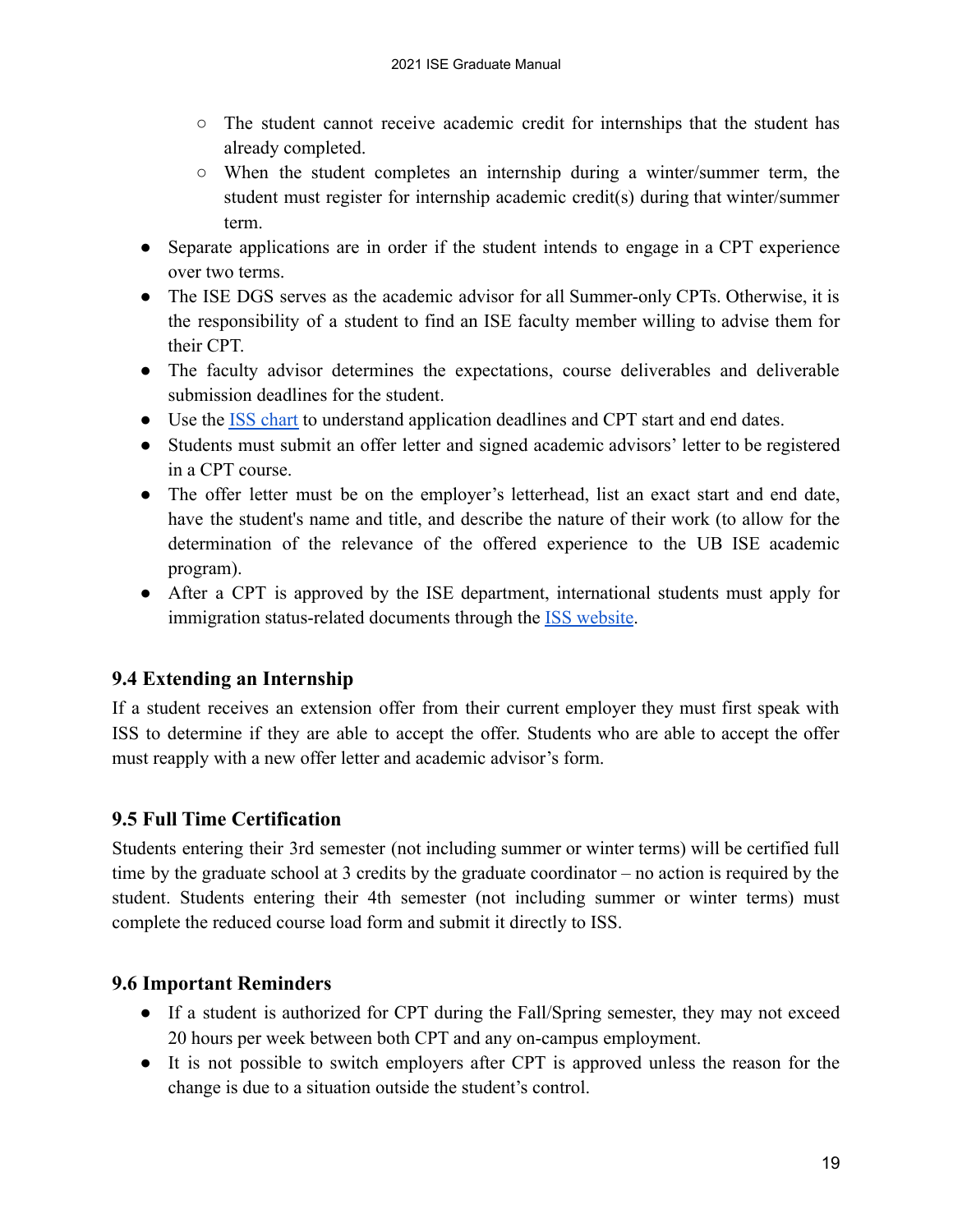- When authorized for CPT, the student is permitted to work only from the specified beginning date through the specified ending date.
- Once a student applies for Post-Completion OPT, they are no longer eligible for CPT. Because CPT must be an "integral part of an established curriculum", the student is not eligible for CPT once they have completed all their degree requirements.

## <span id="page-19-0"></span> **9.7 CPT for PhD students**

PhD students must contact the graduate coordinator as soon as they receive an offer letter as Master's and PhD students have different CPT policies.

# <span id="page-19-1"></span> **9.8 Optional Practical Training (OPT)**

Optional Practical Training is an F-1 student benefit that allows the students to work off-campus in a job related to their major, typically after graduation. It is meant to supplement their academic experiences with practical experience. ISE Students are eligible for the OPT STEM extension. More information can be found on the ISS OPT [Extension](http://www.buffalo.edu/international-student-services/immigration-visa/f-1-student/optional-practical-training--opt-/24-month-stem-extension.html) page. OPT is solely administered by ISS. The only function the department has for OPT is to provide the academic advisor's OPT letter – the student may receive this letter by emailing the graduate coordinator. More information on OPT can be found on the ISS OPT [webpage.](http://www.buffalo.edu/international-student-services/immigration-visa/f-1-student/optional-practical-training--opt-.html) Additionally, all F-1 off-campus employment authorizations are compared on the ISS [website.](http://www.buffalo.edu/international-student-services/immigration-visa/f-1-student/f-1-off-campus-employment-authorization.html)

# <span id="page-19-2"></span> **10. Full/Part Time Status, Certification and Academic Load**

For fall and spring sessions, a full-time academic load for a graduate student is 12 credits per term, unless the student holds a graduate, teaching or research assistantship appointment, in which case a full-time academic load is 9 credits per term. A part-time academic load for a graduate student is 11 credits or fewer per term, unless the student holds a graduate, teaching or research assistantship appointment, in which case a part-time academic load is 8 credits or fewer per term. For winter and summer sessions, 3 credits taken over the winter session and 6 credits taken within a single summer session, is considered a full-time academic load.

Under certain circumstances, a graduate student can be certified full-time even though they are registered for less than a full-time academic load as defined above. Full-time status may be required by outside agencies or organizations such as lending institutions, health insurance carriers, and United States Citizenship and Immigration Services (USCIS). Examples include:

- A student who is at the candidacy stage of their program and is working full-time on a project or thesis.
- An international student in their third semester.
- A student participating in CPT.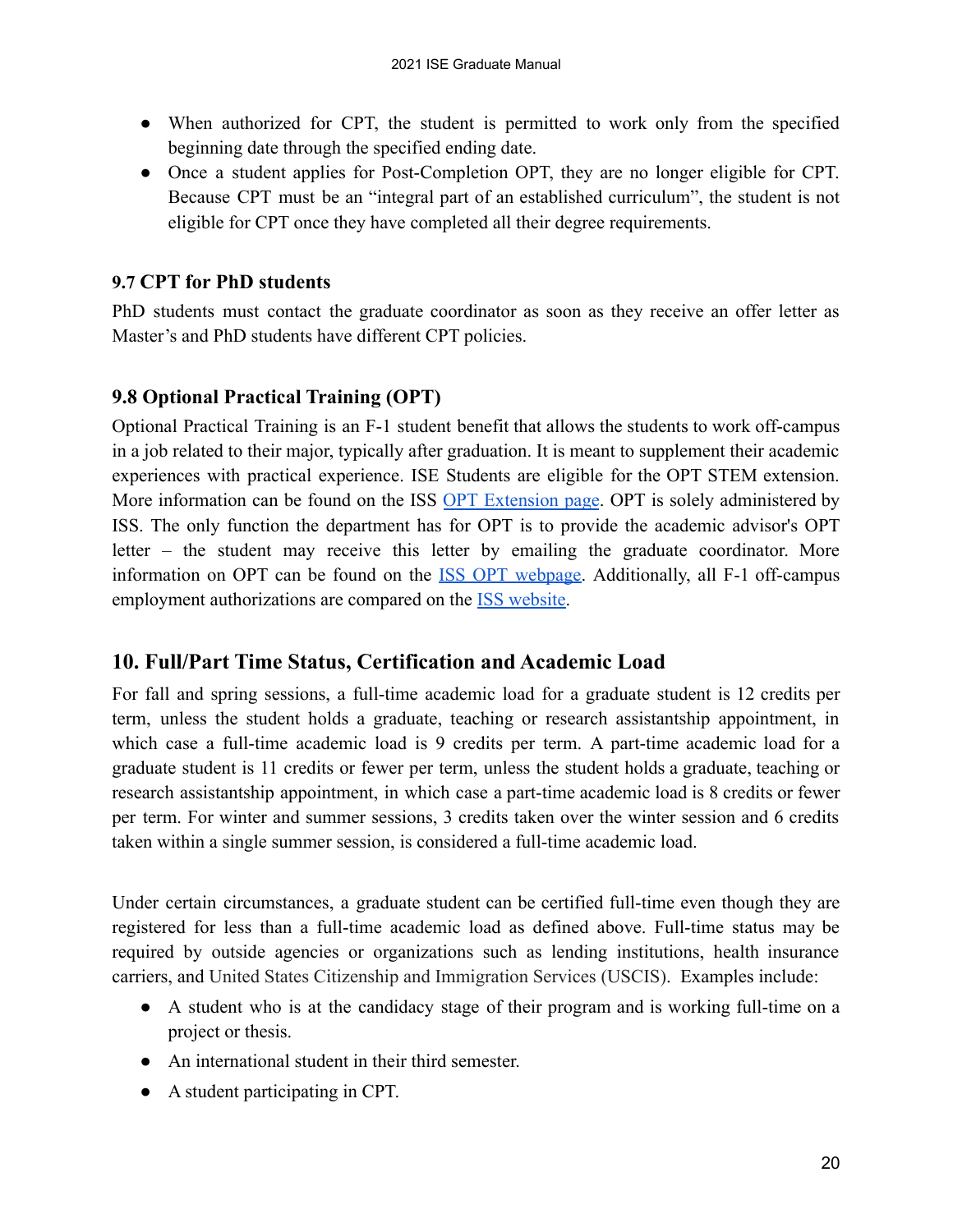If a student meets the conditions described above, the student may request full time certification by emailing the Graduate Coordinator.

# <span id="page-20-2"></span><span id="page-20-0"></span> **11. Application to Candidacy**

The primary purpose of the Application to Candidacy is to serve as a useful planning document for the student. As such, it is important for the student to prepare and submit the Application to Candidacy at an early stage in their candidacy. Because the Application to Candidacy needs to be approved at several levels of the University hierarchy, the student must submit the [form](http://www.buffalo.edu/grad/succeed/graduate/application-to-candidacy.html) to the departmental office approximately two semesters in advance of the anticipated degree date. More precise deadlines are published by the university each year. For June 1 degree conferrals, Applications to Candidacy must be submitted to the department by November 1st. Other degree conferral dates require comparable lead times. The [published](http://www.buffalo.edu/grad/succeed/graduate/application-to-candidacy.html) dates are deadlines for receipt of the Application to Candidacy by the Office of the Graduate School. The student shall submit the Application to Candidacy as soon as they are eligible, well before posted deadlines.

The Application to Candidacy only requires listing courses that remain to be completed in order to earn the degree. The students will also list any courses taken elsewhere for which transfer credit has been approved. The students must also submit a complete narrative description of all informal courses (see [Section](#page-9-0) 5.7) on a form available from the Department for this purpose. The form requires the signatures of the student, the instructor and the DGS. SEAS also requires that the student provide a tentative title and abstract of the thesis, dissertation, or project.

Note that the stipulations above imply that students in the five-year B.S./M.Eng. program who plan to graduate after two semesters of graduate study (and for that matter, any graduate student who plans to obtain a degree within one year of entering the program) would need to submit an Application to Candidacy by approximately the end of their second month in the program.

The Application to Candidacy must contain an abstract of the dissertation, project or thesis. Changes (e.g., adding and/or deleting one or two courses, changing thesis titles, changing committee members other than the major advisor) may be made by submitting a general petition form (available online at the [Graduate](http://www.grad.buffalo.edu) School website). The Application to Candidacy for the PhD degree should be filed within one year of successfully passing the PhD B-exam and, in no case, later than two weeks following successful passing of the PhD Advanced examination.

# <span id="page-20-1"></span> **12. Graduation and Commencement**

Graduation is the process of applying for degree conferral. Commencement is the SEAS sponsored ceremony in May where students can participate. These are unrelated and separate actions. A student can graduate without participating in commencement.